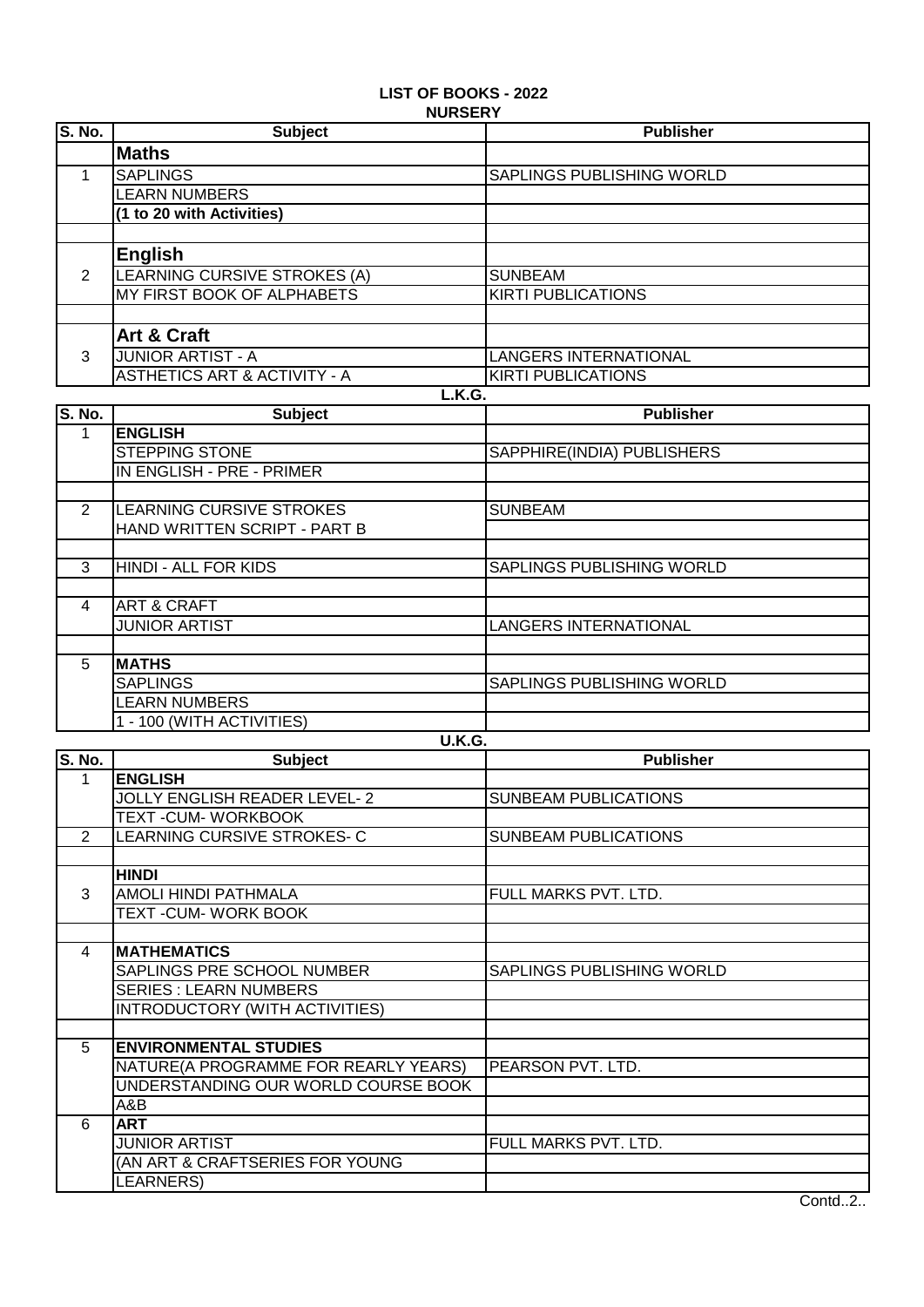#### **<<<<< 2 >>>>> LIST OF BOOKS - 2022 Form I**

|                | гонн г                            |                               |  |
|----------------|-----------------------------------|-------------------------------|--|
| S. No.         | <b>Subject</b>                    | <b>Publisher</b>              |  |
| $\mathbf{1}$   | <b>NEW ASTER ADVANCED</b>         | <b>PEARSON</b>                |  |
|                | <b>ENGLISH-1</b>                  |                               |  |
|                |                                   |                               |  |
| $\overline{2}$ | ANYTIME ENGLISH GRAMMAR AND       | <b>EVERGREEN</b>              |  |
|                | <b>COMPOSITION</b>                |                               |  |
|                |                                   |                               |  |
| 3              | LEARNING CURSIVE STROKES          | <b>SUNBEAM</b>                |  |
|                |                                   |                               |  |
| 4              | <b>OSS KE MOTI</b>                | RACHNA SAGAR                  |  |
|                |                                   |                               |  |
| 5              | SARAL HINDI SULEKH - 1            | <b>SUNBEAM</b>                |  |
|                |                                   |                               |  |
| 6              | <b>ICSE ENVIORNMENTAL STUDIES</b> | <b>VIVA EDUCATION</b>         |  |
|                |                                   |                               |  |
| $\overline{7}$ | <b>ICSE MATHEMATICS</b>           | <b>VIVA EDUCATION</b>         |  |
|                |                                   |                               |  |
| 8              | <b>JUNIOR ARTIST</b>              | <b>LANGERS INTERNATIONAL</b>  |  |
|                |                                   |                               |  |
| 9              | <b>HUMAN VALUES</b>               | <b>GENERAL EDITORS</b>        |  |
|                |                                   |                               |  |
| 10             | KNOWLEDGE QUEST                   | <b>FUNSHIKSHA NEP EDITION</b> |  |
|                |                                   |                               |  |
| 11             | <b>ICSE COMPUTER STUDIES</b>      | <b>VIVA EDUCATION</b>         |  |
|                |                                   |                               |  |

Contd..3..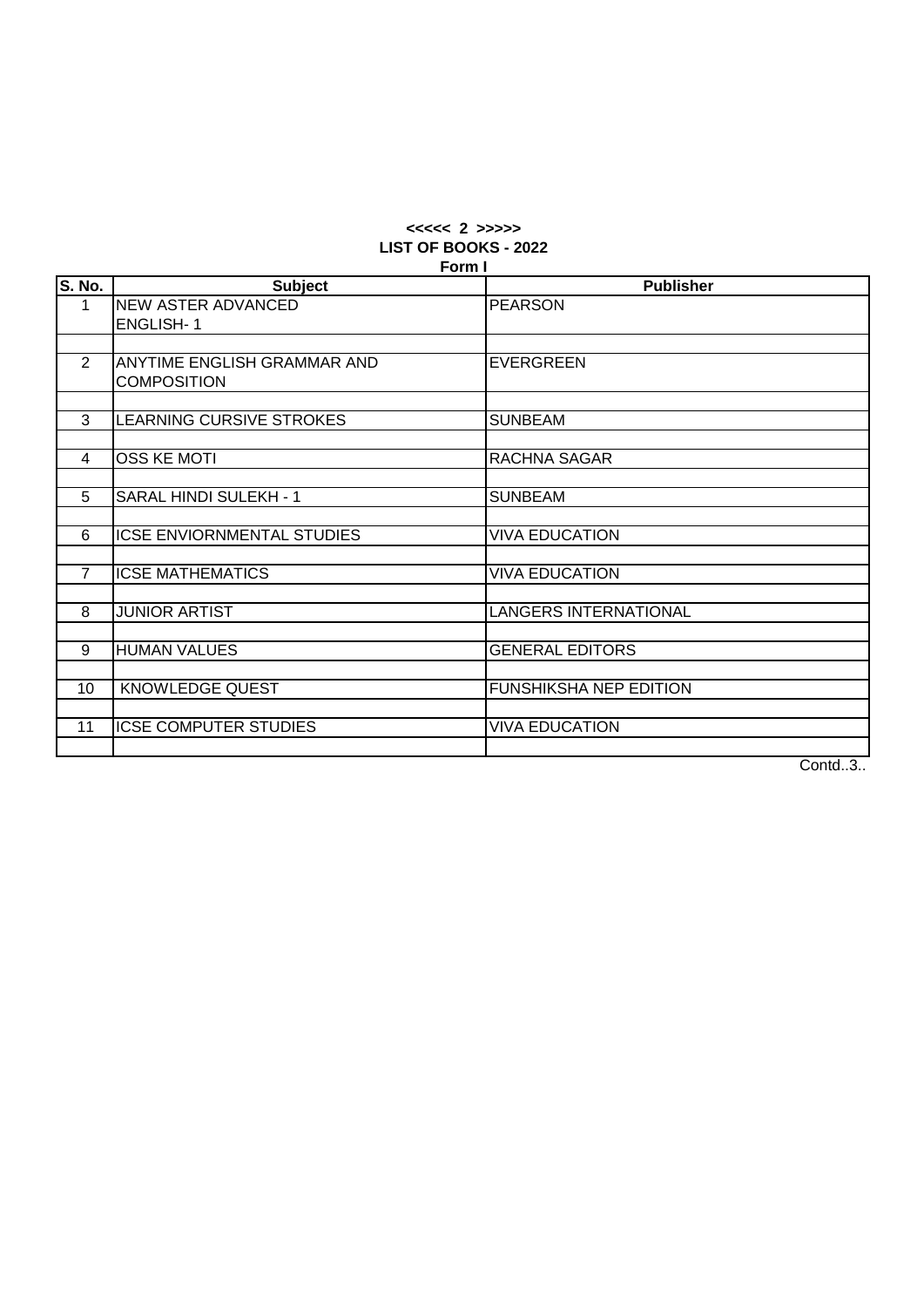## $<<<<$  3 >>>>> **LIST OF BOOKS - 2022 FORM II**

| S. No.         | <b>Subject</b>                                                                                 | <b>Publisher</b>                    |
|----------------|------------------------------------------------------------------------------------------------|-------------------------------------|
| $\mathbf{1}$   | <b>NEW ASTER ADVANCED FOR A STRONG</b><br><b>BASE IN ENGLISH-2</b>                             | <b>PEARSON</b>                      |
|                |                                                                                                |                                     |
| 2              | CANDID ANYTIME ENGLISH GRAMMAR AND<br><b>COMPOSITION -2</b>                                    | EVERGREEN PUBLICATIONS (INDIA) LTD. |
|                |                                                                                                |                                     |
| 3              | LEARNING CURSIVE STROKES -2                                                                    | <b>SUNBEAM PUBLICATIONS</b>         |
| 4              | JACK AND THE BEANSTALK                                                                         | <b>AMITY UNIVERSITY PRESS</b>       |
|                |                                                                                                |                                     |
| 5              | MY WATCH TOWER ENVIRONMENTAL STUDIES-2 PEARSON                                                 |                                     |
|                |                                                                                                |                                     |
| 6              | <b>MATHEMATICS</b>                                                                             |                                     |
|                | TOGETHER WITH MAGIC OF MATHEMATICS-2                                                           | <b>RACHNA SAGAR</b>                 |
|                |                                                                                                |                                     |
| $\overline{7}$ | <b>GENERAL KNOWLEDGE</b>                                                                       |                                     |
|                | KNOWLEDGE QUEST, GENERAL KNOWLEDGE & FUNSHIKSHA PUBLICATIONSNEP EDITION<br><b>REASINING -2</b> |                                     |
| 8              | <b>HINDI</b>                                                                                   |                                     |
|                | SANCHITA - HINDI PATHMALA -BOOK- II                                                            | <b>VIVA EDUCATION</b>               |
|                |                                                                                                |                                     |
| 9              | SARAL HINDI SULEKH - 2                                                                         | <b>SUNBEAM</b>                      |
|                |                                                                                                |                                     |
| 10             | <b>ART CRAFT</b>                                                                               |                                     |
|                | JUNIOR ARTIST, AN ART AND CRAFT SERIES                                                         | <b>LANGERS INTERNATIONAL</b>        |
|                | FOR YOUNG LERNERS -2                                                                           |                                     |
| 11             | <b>HUMAN VALUE-2</b>                                                                           | <b>GENERAL EDUCATION</b>            |
|                |                                                                                                |                                     |
| 12             | ICSE COMPUTER STUDIES, BASED ON THE                                                            | <b>VIVA EDUCATION</b>               |
|                | <b>LATEST CISCE CURRICULUM -2</b>                                                              |                                     |
|                |                                                                                                |                                     |
|                |                                                                                                |                                     |
|                |                                                                                                |                                     |

Contd..4..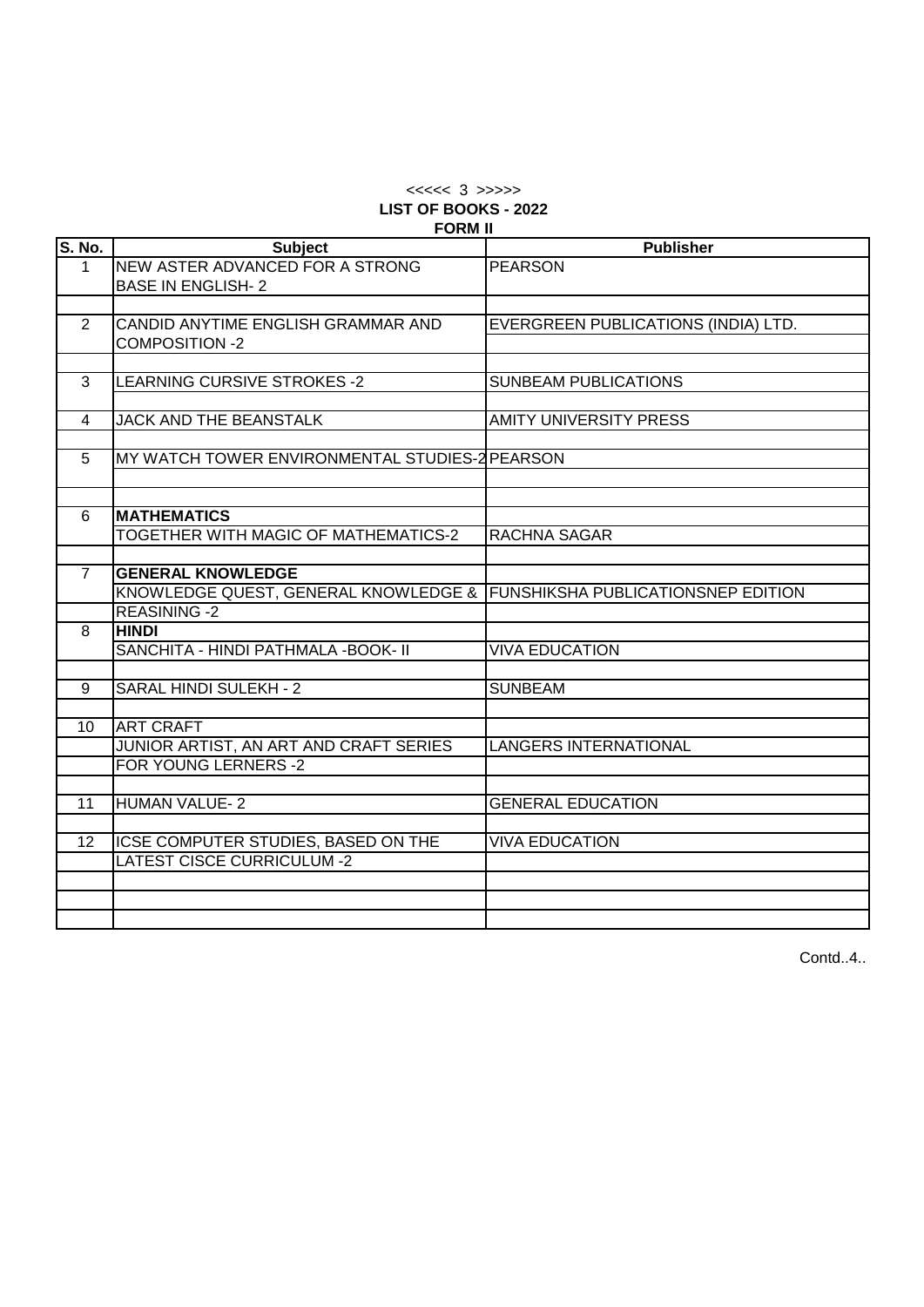# **<<<<< 4 >>>>> LIST OF BOOKS - 2022 FORM III**

| S. No.         | <b>Subject</b>                                 | <b>Publisher</b>                    |
|----------------|------------------------------------------------|-------------------------------------|
|                | <b>ENGLISH</b>                                 |                                     |
| $\mathbf{1}$   | NEW ASTER ADVANCED -3 FOR A STRONG             | <b>PEARSON</b>                      |
|                | <b>BASE IN ENGLISH</b>                         |                                     |
|                |                                                |                                     |
| $\overline{2}$ | ANYTIME ENGLISH GRAMMAR AND                    | EVERGREEN PUBLICATIONS (INDIA) LTD. |
|                | <b>COMPOSITION-3</b>                           |                                     |
|                |                                                |                                     |
| 3              | <b>WORK PERFECT SPELLING BOOK - 3</b>          | <b>GINN</b>                         |
|                |                                                |                                     |
| 4              | LEARNING CURSIVE STROKES - 3                   | <b>SUNBEAM</b>                      |
|                |                                                |                                     |
| 5              | STEPS TO CURSIVE WRITING - 4                   | <b>KOHINOOR</b>                     |
|                |                                                |                                     |
| 6              | <b>AESOP'S FABLES</b>                          | <b>AMITY UNIVERSITY PRESS</b>       |
|                |                                                |                                     |
| $\overline{7}$ | TOPIC BY TOPIC DICTIONARY                      | <b>SCHOLASTIC</b>                   |
|                |                                                |                                     |
|                | <b>HINDI SAHITYA</b>                           |                                     |
| 8              | AMOLI HINDI PAATHSHALA - 3                     | FULL MARKS PVT. LTD. (PROGRESSIVE   |
|                |                                                | <b>EDUCATIONAL PUBLISHERS)</b>      |
| 9              | HINDI VYAKARAN AVUM RACHNA - 3                 | <b>FUTURE WORLD PUBLICATIONS</b>    |
|                |                                                |                                     |
| 10             | SARAL HINDI SULEKH - 3                         | <b>SUNBEAM PUBLISHERS</b>           |
|                |                                                |                                     |
|                |                                                |                                     |
|                | <b>MATHEMATICS</b>                             |                                     |
| 11             | <b>INTERACTIVE MATHS PART - 3</b>              | <b>SUNBEAM PUBLISHERS</b>           |
|                |                                                |                                     |
|                | <b>GENERAL SCIENCE</b>                         |                                     |
| 12             | <b>CONNECT WITH SCIENCE CLASS - 3</b>          | <b>OXFORD UNIVERSITY PRESS</b>      |
|                |                                                |                                     |
|                | <b>SOCIAL STUDIES</b>                          |                                     |
| 13             | MY WORLD AND I - 3                             | <b>OXFORD UNIVERSITY PRESS</b>      |
|                |                                                |                                     |
|                | <b>GENERAL KNOWLEDGE</b>                       |                                     |
| 14             | KNOWLEDGE QUEST GENERAL KNOWLEDGE & FUNSHIKSHA |                                     |
|                | <b>REASONING</b>                               |                                     |
|                |                                                |                                     |
|                | <b>COMPUTER SCIENCE</b>                        |                                     |
| 15             | ICSE COMPUTER STUDIES - 3                      | <b>VIVA EDUCATION</b>               |
|                |                                                |                                     |
|                | <b>ART</b>                                     |                                     |
| 16             | <b>ACTIVE DRAWING &amp; COLOURING - 3</b>      | FULL MARKS PVT. LTD.                |
|                |                                                |                                     |
| 17             | I AM AN ARTIST - 3                             | <b>KIRTI PUBLICATIONS</b>           |
|                |                                                |                                     |
|                | <b>MORAL SCIENCE</b>                           |                                     |
| 18             | <b>HUMAN VALUES - 3</b>                        | <b>ISPCK</b>                        |
|                |                                                |                                     |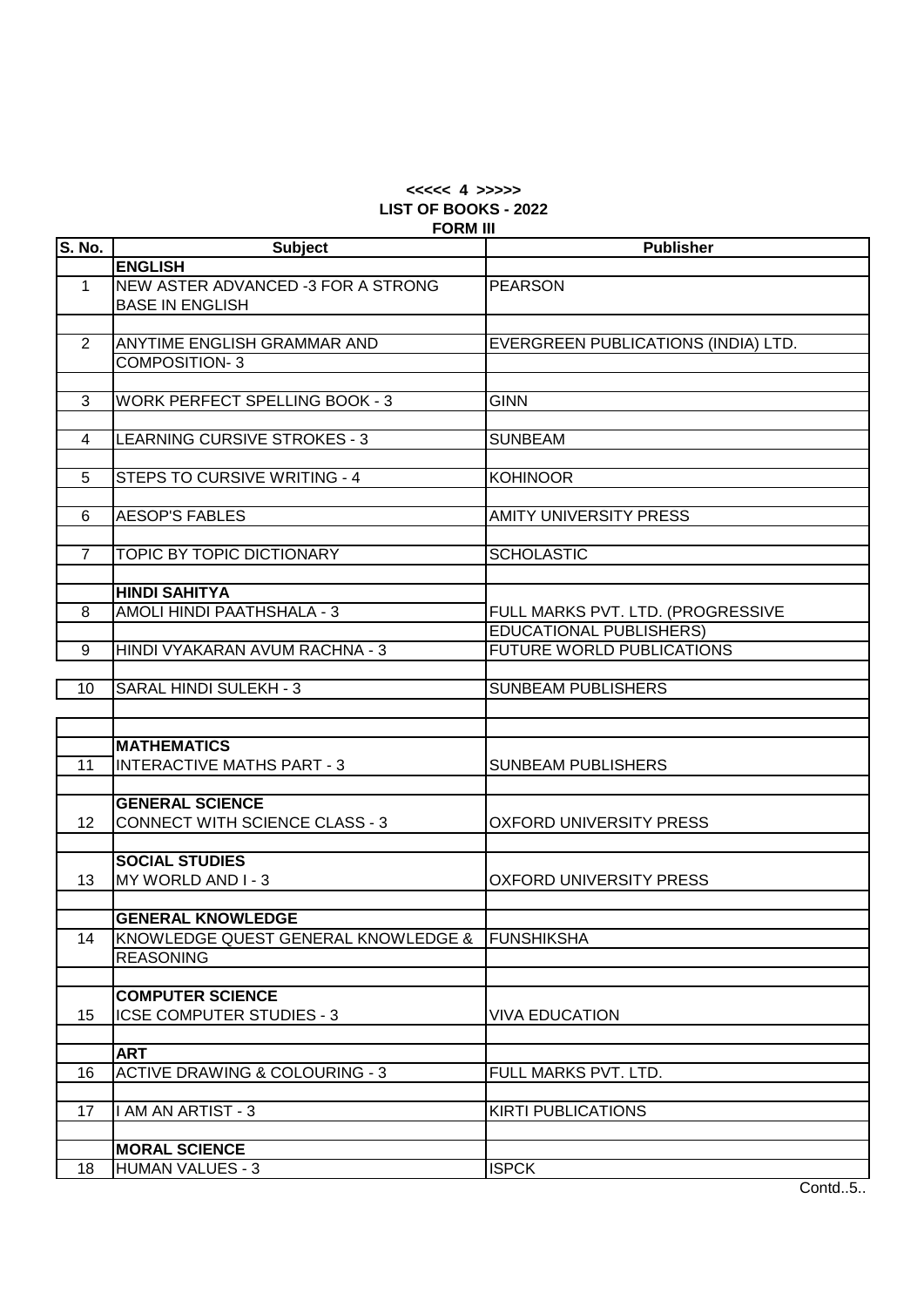# **<<<<< 5 >>>>> BOOKS LIST - 2022 IV**

| S. No.         | <b>Subject</b>                                                  | <b>Publisher</b>                    |
|----------------|-----------------------------------------------------------------|-------------------------------------|
|                | <b>ENGLISH</b>                                                  |                                     |
| $\mathbf{1}$   | NEW ASTER ADVANCED - 4 FOR A STRONG                             | <b>PEARSON</b>                      |
|                | <b>BASE IN ENGLISH</b>                                          |                                     |
|                |                                                                 |                                     |
|                | <b>ENGLISH LANGUAGE</b>                                         |                                     |
| $\overline{2}$ | <b>ANYTIME ENGLISH GRAMMAR AND</b>                              | EVERGREEN PUBLICATIONS (INDIA) LTD. |
|                | <b>COMPOSITION - 4</b>                                          |                                     |
|                |                                                                 |                                     |
| 3              | <b>WORK PERFECT SPELLING BOOK - 4</b>                           | <b>GINN</b>                         |
|                |                                                                 |                                     |
| 4              | LEARNING CURSIVE STROKES - 4                                    | <b>SUNBEAM</b>                      |
|                |                                                                 |                                     |
| 5              | STEPS TO CURSIVE WRITING - 5                                    | <b>KOHINOOR</b>                     |
|                |                                                                 |                                     |
| 6              | Once a week comprehension - Book 1                              | <b>GINN</b>                         |
|                |                                                                 |                                     |
| $\overline{7}$ | <b>HEIDI</b>                                                    | <b>AMITY UNIVERSITY PRESS</b>       |
|                |                                                                 |                                     |
|                | <b>HINDI SAHITYA</b>                                            |                                     |
| 8              | AMOLI HINDI PAATHMALA - 4                                       | FULL MARKS PVT. LTD.                |
|                |                                                                 |                                     |
|                | <b>HINDI VYAKARAN</b>                                           |                                     |
| 9              | HINDI VYAKARAN AVUM RACHNA - 4                                  | FUTURE WORLD PUBLICATIONS           |
|                |                                                                 |                                     |
| 10             | SARAL HINDI SULEKH - 4                                          | <b>SUNBEAM PUBLISHERS</b>           |
|                |                                                                 |                                     |
|                | <b>MATHEMATICS</b>                                              |                                     |
| 11             | <b>INTERACTIVE MATHS PART - 4</b>                               | <b>SUNBEAM PUBLISHERS</b>           |
|                |                                                                 |                                     |
| 12             | <b>GENERAL SCIENCE</b><br><b>CONNECT WITH SCIENCE - CLASS 4</b> | <b>OXFORD UNIVERSITY PRESS</b>      |
|                |                                                                 |                                     |
|                | <b>SOCIAL STUDIES</b>                                           |                                     |
| 13             | MY WORLD AND I - 4                                              | <b>OXFORD UNIVERSITY PRESS</b>      |
|                |                                                                 |                                     |
|                | <b>GENERAL KNOWLEDGE</b>                                        |                                     |
| 14             | KNOWLEDGE QUEST GENERAL KNOWLEDGE &                             | <b>FUNSHIKSHA</b>                   |
|                | <b>REASONING - 4</b>                                            |                                     |
|                |                                                                 |                                     |
|                | <b>COMPUTER SCIENCE</b>                                         |                                     |
| 15             | <b>ICSE COMPUTER STUDIES - 4</b>                                | <b>VIVA EDUCATION</b>               |
|                |                                                                 |                                     |
|                | <b>ART</b>                                                      |                                     |
| 16             | <b>ACTIVE DRAWING &amp; COLOURING - 4</b>                       | FULL MARKS PVT. LTD.                |
| 17             | I AM AN ARTIST - 4                                              | <b>KIRTI PUBLICATIONS</b>           |
|                |                                                                 |                                     |
| 18             | <b>MORAL SCIENCE</b>                                            |                                     |
|                | <b>HUMAN VALUES-4</b>                                           | <b>ISPCK</b>                        |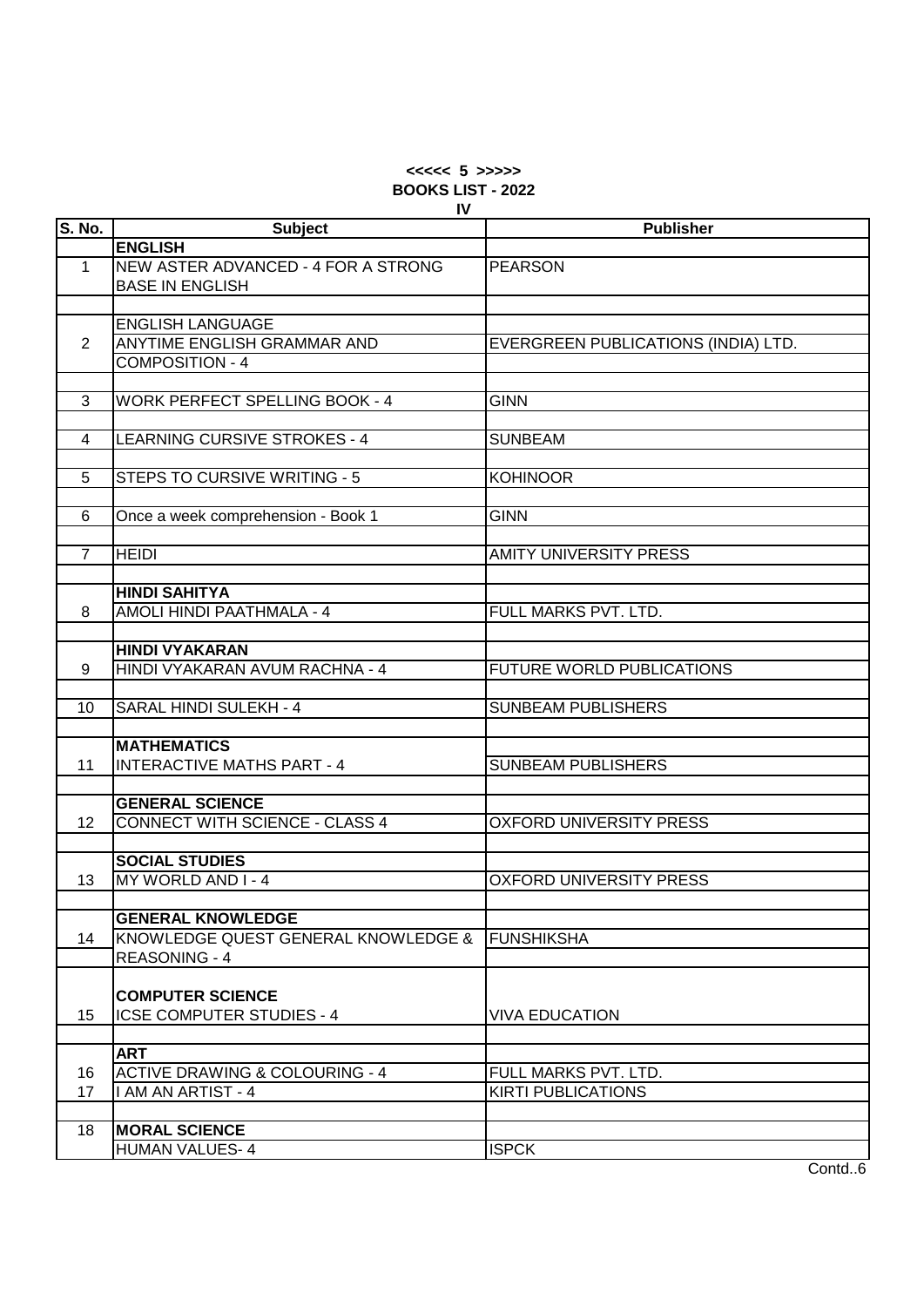### **<<<<< 6 >>>>> BOOKS LIST - 2022 V**

| <b>S. No.</b>  | <b>Subject</b>                            | <b>Publisher</b>                    |
|----------------|-------------------------------------------|-------------------------------------|
|                | <b>ENGLISH</b>                            |                                     |
|                |                                           |                                     |
| $\mathbf{1}$   | NEW ASTER ADVANCED - 5 FOR A STRONG       | <b>PEARSON</b>                      |
|                | <b>BASE IN ENGLISH</b>                    |                                     |
|                |                                           |                                     |
| $\overline{2}$ | ANYTIME ENGLISH GRAMMAR AND               | EVERGREEN PUBLICATIONS (INDIA) LTD. |
|                | COMPOSITION - 5                           |                                     |
|                |                                           |                                     |
| 3              | Once a week Comprehension - Book 2        | <b>GINN</b>                         |
|                |                                           |                                     |
| 4              | <b>WORD PERFECT SPELLING BOOK - 5</b>     | <b>GINN</b>                         |
|                |                                           |                                     |
| 5              | <b>LEARNING CURSIVE STROKES - 5</b>       | <b>SUNBEAM</b>                      |
|                |                                           |                                     |
| 6              | <b>STEPS TO CURSIVE WRITING - 6</b>       | <b>KOHINOOR</b>                     |
| $\overline{7}$ | FOLK TALES FROM FAR AND NEAR              | <b>AMITY UNIVERSITY PRESS</b>       |
|                | <b>HINDI SAHITYA</b>                      |                                     |
| 8              | AMOLI HINDI PAATHMALA - 4                 | FULL MARKS PVT. LTD.                |
|                |                                           |                                     |
|                | <b>HINDI VYAKARAN</b>                     |                                     |
|                | HINDI VYAKARAN AVUM RACHNA - 5            |                                     |
| 9              |                                           | <b>FUTURE WORLD PUBLICATIONS</b>    |
|                |                                           |                                     |
| 10             | SARAL HINDI SULEKH - 5                    | <b>SUNBEAM</b>                      |
|                |                                           |                                     |
|                | <b>SANSKRIT</b>                           |                                     |
| 11             | SANSKRIT GYAN SAGAR PRAVESHIKA            | <b>SUNBEAM</b>                      |
|                |                                           |                                     |
|                | <b>PUNJABI</b>                            |                                     |
| 12             | GURMUKHI PUNJABI VAYAKARAN ATE LEKH       | SOURABH PRAKASHAN                   |
|                | RACHNA - 2                                |                                     |
|                |                                           |                                     |
| 13             | KIKLI PUNJABI PATHMALA PRAVESHIKA         | <b>SPARSH PUBLICATIONS</b>          |
|                | ABHYAS PUSTIKA SAHIT                      |                                     |
|                |                                           |                                     |
| 14             | KIKLI PUNJABI PATHMALA PART-II            | <b>SPARSH PUBLICATIONS</b>          |
|                | <b>ABHYAS PUSTIKA SAHIT</b>               |                                     |
|                |                                           |                                     |
|                | <b>MATHEMATICS</b>                        |                                     |
| 15             | <b>INTERACTIVE MATHS PART - 5</b>         | <b>SUNBEAM</b>                      |
|                |                                           |                                     |
|                | <b>GENERAL SCIENCE</b>                    |                                     |
| 16             | <b>CONNECT WITH SCIENCE CLASS - 5</b>     | OXFORD UNIVERSITY PRESS             |
|                |                                           |                                     |
|                | <b>SOCIAL STUDIES</b>                     |                                     |
| 17             | MY WORLD AND I-5                          | OXFORD UNIVERSITY PRESS             |
|                |                                           |                                     |
|                | <b>GENERAL KNOWLEDGE</b>                  |                                     |
| 18             | KNOWLEDGE QUEST GENERAL KNOWLEDGE &       | <b>FUNSHIKSHA</b>                   |
|                | <b>REASONING - 5</b>                      |                                     |
|                | <b>COMPUTERS</b>                          |                                     |
| 19             | <b>ICSE COMPUTER STUDIES - 5</b>          | <b>VIVA EDUCATION</b>               |
|                | <b>ART</b>                                |                                     |
| 20             | <b>ACTIVE DRAWING &amp; COLOURING - 4</b> | FULL MARKS PVT. LTD.                |
| 21             | I AM AN ARTIST - 4                        | <b>KIRTI PUBLICATIONS</b>           |
|                | <b>MORAL SCIENCE</b>                      |                                     |
| 22             | <b>HUMAN VALUES - 5</b>                   | <b>ISPCK</b>                        |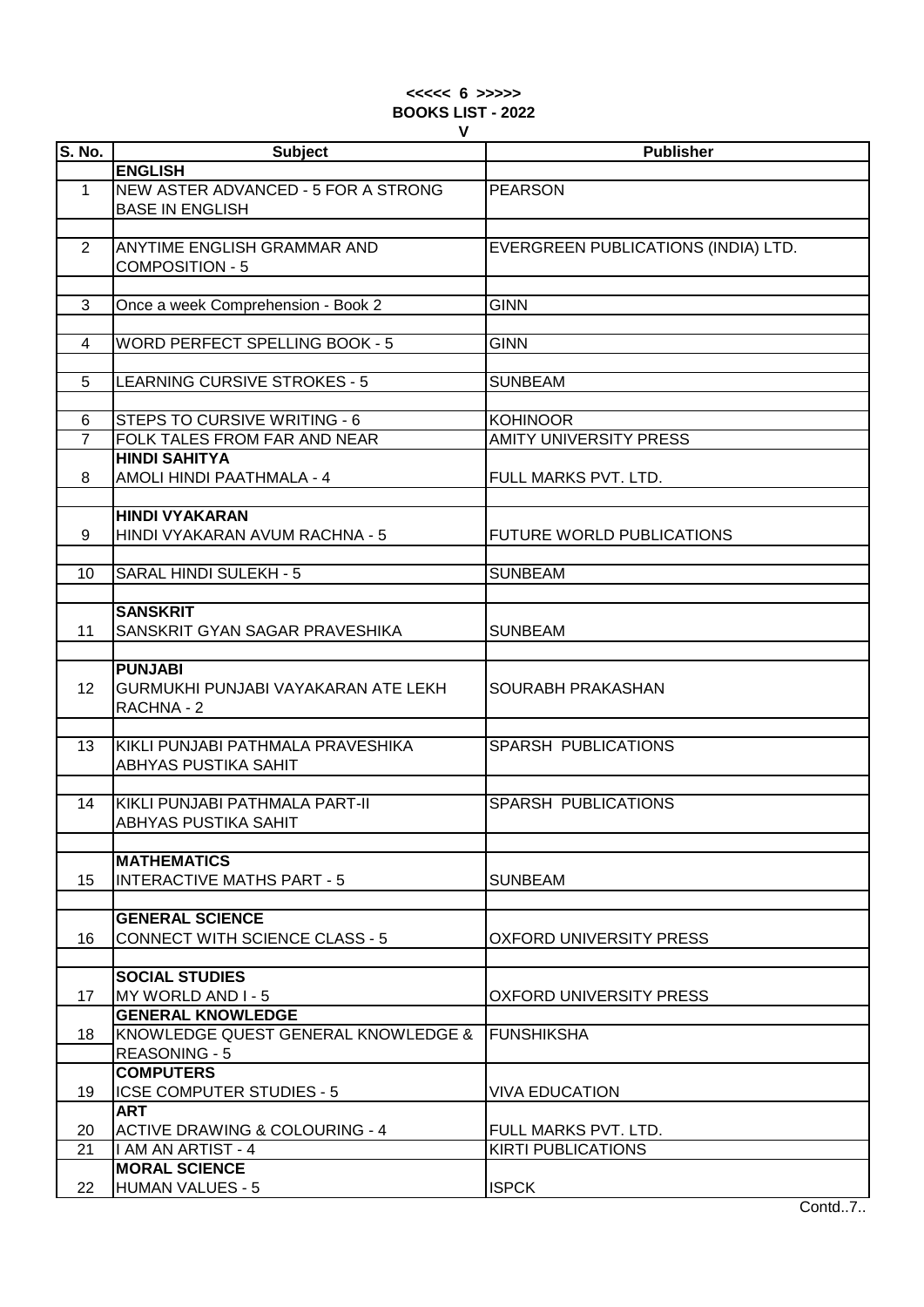#### **<<<<< 7 >>>>> BOOKS LIST - 2022 VI**

| <b>S. No.</b>  | VI<br><b>Subject</b>                               | <b>Publisher</b>                      |
|----------------|----------------------------------------------------|---------------------------------------|
|                | <b>ENGLISH</b>                                     |                                       |
| $\mathbf{1}$   | NEW ASTER ADVANCED FOR A STRONG                    | <b>PEARSON</b>                        |
|                | BASE IN ENGLISH - BOOK- 6                          |                                       |
|                |                                                    |                                       |
| 2              | ANYTIME ENGLISH GRAMMAR AND                        | EVERGREEN PUBLICATIONS (INDIA) LTD.   |
|                |                                                    |                                       |
|                | <b>COMPOSITION-6</b>                               |                                       |
| 3              | <b>GUIDED ENGLISH FOR INDIA</b>                    | <b>OXFORD UNIVERSITY PRESS</b>        |
|                |                                                    |                                       |
| $\overline{4}$ | <b>WORD PERFECT SPELLING BOOK - 6</b>              | <b>GINN</b>                           |
|                |                                                    |                                       |
| 5              |                                                    | <b>GINN</b>                           |
|                | <b>ENGLISH WORKBOOK 6</b>                          |                                       |
|                |                                                    |                                       |
| 6              | LITTLE WOMEN (GREAT CLASSICS IN SIMPLE<br>ENGLISH) | <b>INTER UNIVERSITY PRESS</b>         |
|                |                                                    |                                       |
| $\overline{7}$ | <b>STEPS TO CURSIVE WRITING-6</b>                  | KOHINOOR PUBLICATIONS                 |
|                |                                                    |                                       |
|                | <b>HINDI</b>                                       |                                       |
| 8              | ANKUSH HINDI PAATHMALA -6                          | SAPPHIRE (INDIA) PUBLISHERS PVT. LTD. |
|                |                                                    |                                       |
|                |                                                    |                                       |
|                |                                                    |                                       |
| 9              | VYAKARAN - MANAK VYAKARAN                          | PRABHAT PUBLISHING HOUSE              |
|                | <b>VYAVAHAR - BHAG 1</b>                           |                                       |
|                | <b>PUNJABI</b>                                     |                                       |
|                | GURMUKHI PUNJABI VAYAKARAN ATE LEKH                | SOURABH PRAKASHAN                     |
| 10             |                                                    |                                       |
|                | RACHNA - 3                                         |                                       |
| 11             | KIKLI PUNJABI PATHMALA - 3                         | <b>SPARSH PUBLICATIONS</b>            |
|                |                                                    |                                       |
|                | <b>SANSKRIT</b>                                    |                                       |
| 12             | SANSKRIT GYAN SAGAR - BHAG 1                       | <b>SUNBEAM PUBLISHERS</b>             |
|                |                                                    |                                       |
|                | <b>MATHEMATICS</b>                                 |                                       |
| 13             | ICSC UNDERSTANDING MATHEMATICS                     | <b>ARYA PUBLICATIONS</b>              |
|                |                                                    |                                       |
|                | <b>GENERAL SCIENCE</b>                             |                                       |
| 14             | CONCISE BIOLOGY, CONCISE PHYSICS,                  | <b>SELINA PUBLISHERS</b>              |
|                | <b>CONCISE CHEMISTRY - VI</b>                      |                                       |
|                |                                                    |                                       |
|                | <b>HISTORY</b>                                     |                                       |
| 15             | THE TRAIL (HISTORY & CIVICS- CLASS- 6              | <b>OXFORD UNIVERSITY PRESS</b>        |
|                |                                                    |                                       |
|                | <b>GEOGRAPHY</b>                                   |                                       |
| 16             | ESSENTIAL ICSE GEOGRAPHY, FOR                      | <b>BHARTI BHAWAN</b>                  |
|                | CLASS 6 BY K K MALTIAR & S R.                      |                                       |
|                | <b>MALTIAR</b>                                     |                                       |
|                |                                                    |                                       |
| 17             | <b>OXFORD SCHOOL ATLAS</b>                         | <b>OUP</b>                            |
|                |                                                    |                                       |
|                | <b>COMPUTER SCIENCE</b>                            |                                       |
| 18             | <b>ICSE COMPUTER STUDIES-6</b>                     | <b>VIVA EDUCATION</b>                 |
|                |                                                    |                                       |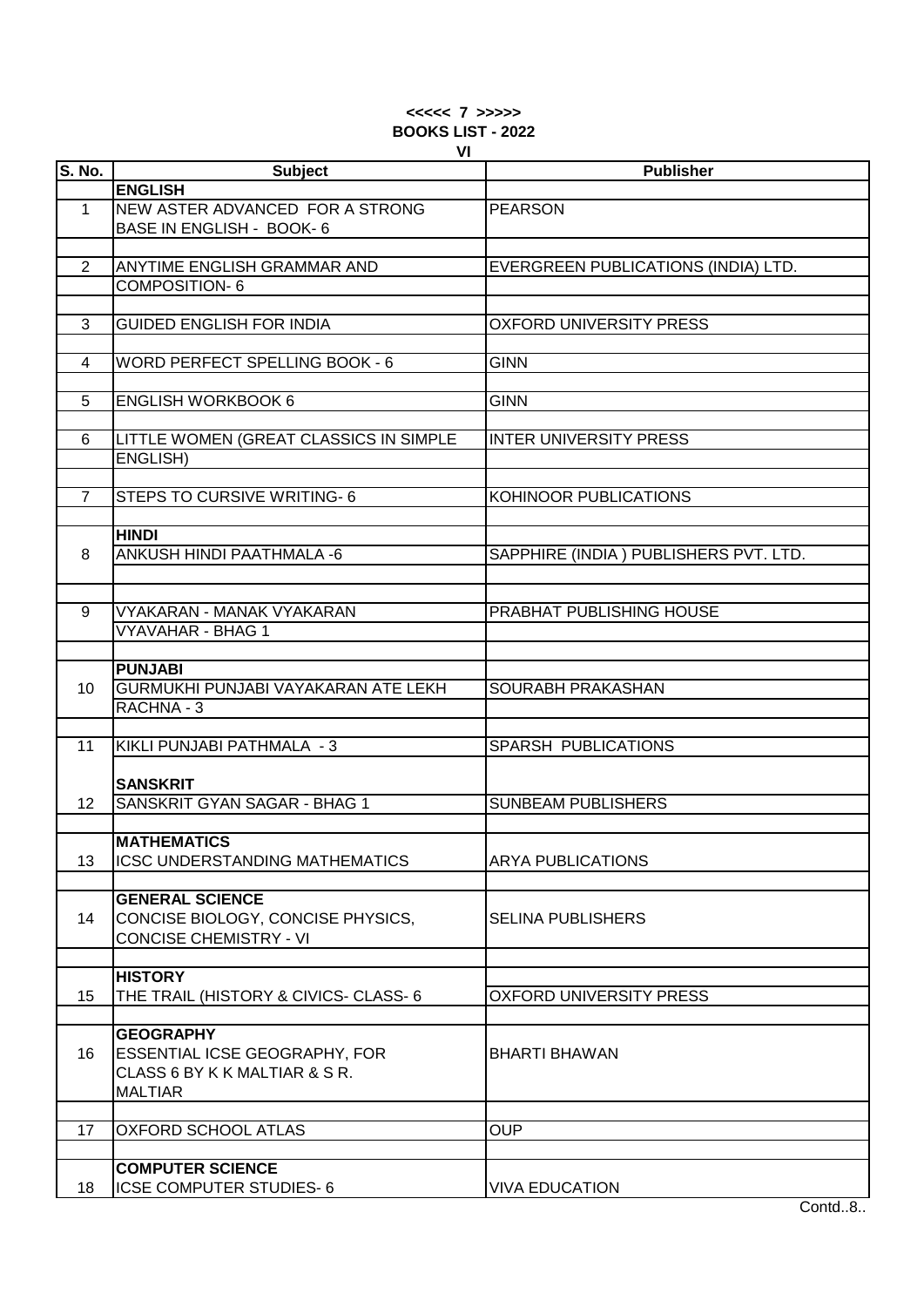### **<<<<< 8 >>>>> BOOKS LIST - 2022 VI**

|               | . .                                 |                           |
|---------------|-------------------------------------|---------------------------|
| <b>S. No.</b> | <b>Subject</b>                      | <b>Publisher</b>          |
|               | <b>GENERAL KNOWLEDGE</b>            |                           |
| 19            | KNOWLEDGE QUEST GENERAL KNOWLEDGE & | <b>FUNSHIKSHA</b>         |
|               | <b>REASONING - 6</b>                |                           |
|               |                                     |                           |
|               |                                     |                           |
|               | <b>ART</b>                          |                           |
| 20            | VISUAL ART-6                        | PRACHI (INDIA) PVT. LTD.  |
|               |                                     |                           |
| 21            | <b>I AM AN ARTIST</b>               | <b>KRITI PUBLICATIONS</b> |
|               |                                     |                           |
|               |                                     |                           |
|               | <b>MORAL SCIENCE</b>                |                           |
| 22            | VALUE BY CHOICE, 6                  | SURVI BOOKS INTERNATIONAL |

Contd..9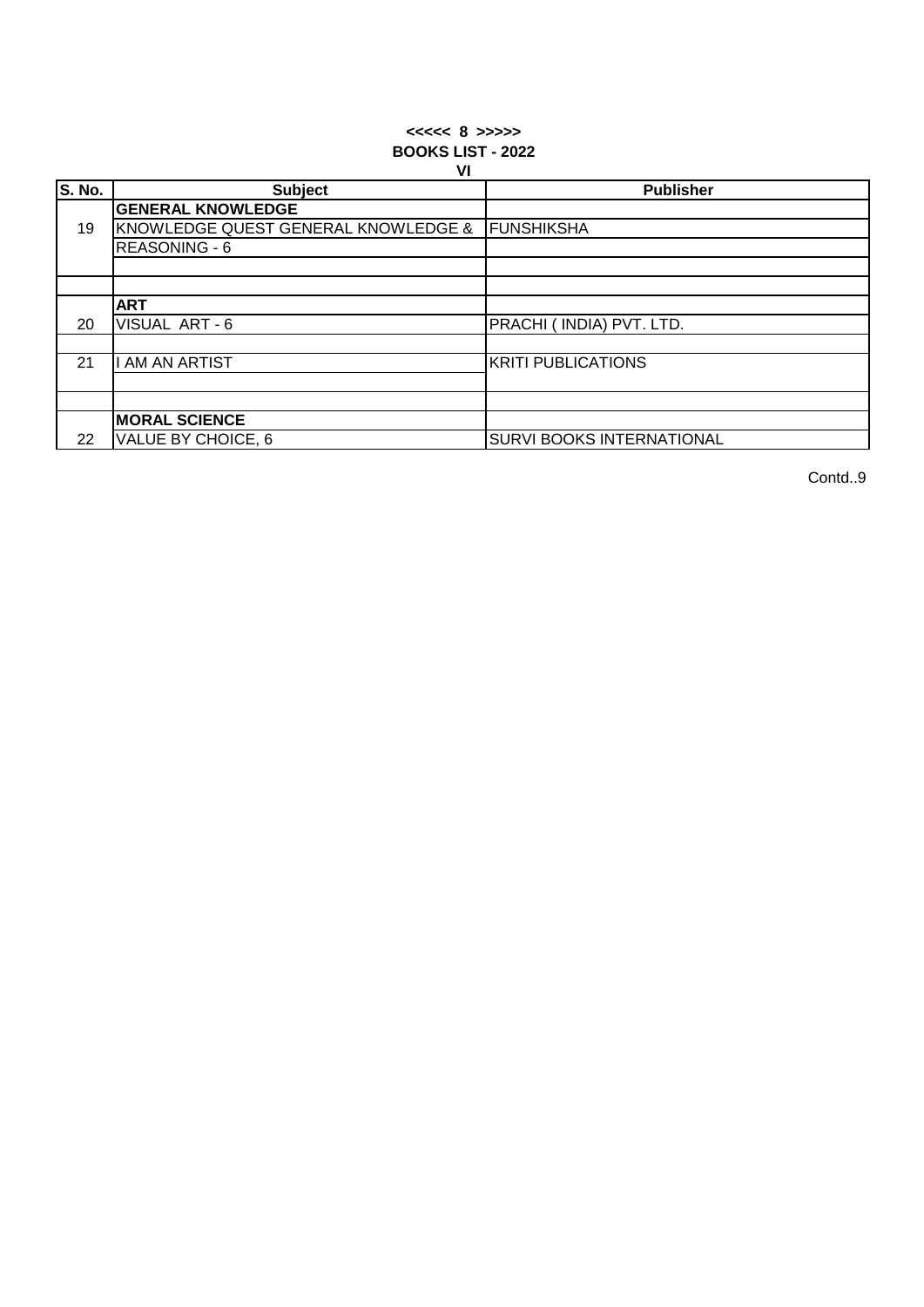# **<<<<< 9 >>>>> BOOKS LIST - 2022 VII**

| <b>S. No.</b>   | <b>Subject</b>                               | <b>Publisher</b>                      |
|-----------------|----------------------------------------------|---------------------------------------|
|                 | <b>ENGLISH</b>                               |                                       |
| $\mathbf 1$     | NEW ASTER ADVANCED FOR A STRONG              | <b>PEARSON</b>                        |
|                 | BASE IN ENGLISH - BOOK- 7                    |                                       |
|                 |                                              |                                       |
| $\overline{2}$  | <b>CANDID GRAMMAR - 7</b>                    | EVERGREEN PUBLICATIONS (INDIA) LTD.   |
| 3               | <b>GREAT EXPECTATIONS (GREAT CLASSICS IN</b> | <b>INTER UNIVERSITY PRESS</b>         |
|                 | SIMPLE ENGLISH)                              |                                       |
|                 |                                              |                                       |
| 4               | <b>WORD PERFECT SPELLING - 7</b>             | <b>GINN</b>                           |
|                 |                                              |                                       |
| 5               | <b>ENGLISH WORKBOOK</b>                      | <b>GINN</b>                           |
|                 |                                              |                                       |
| 6               | STEPS TO CURSIVE WRITING- 7                  | KOHINOOR PUBLICATIONS                 |
|                 |                                              |                                       |
| $\overline{7}$  | <b>GUIDED ENGLISH BOOK - 2</b>               | <b>OXFORD UNIVERSITY PRESS</b>        |
|                 |                                              |                                       |
|                 | <b>HINDI</b>                                 |                                       |
|                 |                                              |                                       |
| 8               | ANKUSH HINDI PAATHMALA - 7                   | SAPPHIRE(INDIA) PUBLISHERS            |
| 9               | <b>VYAKARAN - MANAK VYAKARAN</b>             | PRABHAT PUBLISHING HOUSE              |
|                 | <b>VYAVAHAR - BHAG 2</b>                     |                                       |
|                 | <b>MATHEMATICS</b>                           |                                       |
| 10 <sup>1</sup> | UNDERSTANDING MATHEMATICS -CLASS- 7          | <b>APC Publications</b>               |
|                 | (M. L. AGGARWAL)                             |                                       |
|                 | <b>GENERAL SCIENCE</b>                       |                                       |
| 11              | CONCISE BIOLOGY - CLASS 7                    | Selina Publishers                     |
|                 | <b>CONCISE PHYSICS - CLASS 7</b>             | Selina Publishers                     |
|                 | <b>CONCISE CHEMISTRY - CLASS 7</b>           | Selina Publishers                     |
|                 |                                              |                                       |
|                 | <b>GEOGRAPHY</b>                             |                                       |
| 12 <sup>2</sup> | ESSENTIAL ICSE GEOGRAPHY, FOR                | <b>BHARTI BHAWAN PUBLISHERS &amp;</b> |
|                 | CLASS <sub>7</sub>                           | <b>DISTRIBUTORS</b>                   |
|                 |                                              |                                       |
|                 | <b>HISTORY</b>                               |                                       |
| 13              | THE TRAIL (HISTORY & CIVICS- CLASS- 7        | <b>OXFORD UNIVERSITY PRESS</b>        |
|                 | <b>SANSKRIT</b>                              |                                       |
| 14              | <b>SANSKRIT GYAN SAGAR - II</b>              | <b>SUNBEAM PUBLISHERS</b>             |
|                 |                                              |                                       |
|                 | <b>PUNJABI</b>                               |                                       |
| 15              | GURMUKHI PUNJABI VAYAKARAN ATE LEKH          | SOURABH PRAKASHAN                     |
|                 | RACHNA - 4                                   |                                       |
| 16              | KIKLI PUNJABI PATHMALA - 4                   | SPARSH PUBLICATIONS                   |
|                 |                                              |                                       |
|                 | <b>GENERAL KNOWLEDGE</b>                     |                                       |
| 17              | KNOWLEDGE QUEST GENERAL KNOWLEDGE &          | <b>FUNSHIKSHA</b>                     |
|                 | REASONING - 7                                |                                       |
|                 | <b>ART</b>                                   |                                       |
| 18              | VISUAL ART-6                                 | PRACHI (INDIA) PVT. LTD.              |
|                 |                                              |                                       |
| 19              | I AM AN ARTIST                               | <b>KRITI PUBLICATIONS</b>             |
|                 |                                              |                                       |
| 20              | <b>COMPUTER</b>                              |                                       |
|                 |                                              |                                       |
|                 | <b>ICSE COMPUTER STUDIES-7</b>               | <b>VIVA EDUCATION</b>                 |
|                 | <b>MORAL SCIENCE</b>                         |                                       |
| 21              | <b>VALUES BY CHOICE - 7</b>                  | SURVI BOOKS INTERNATIONAL             |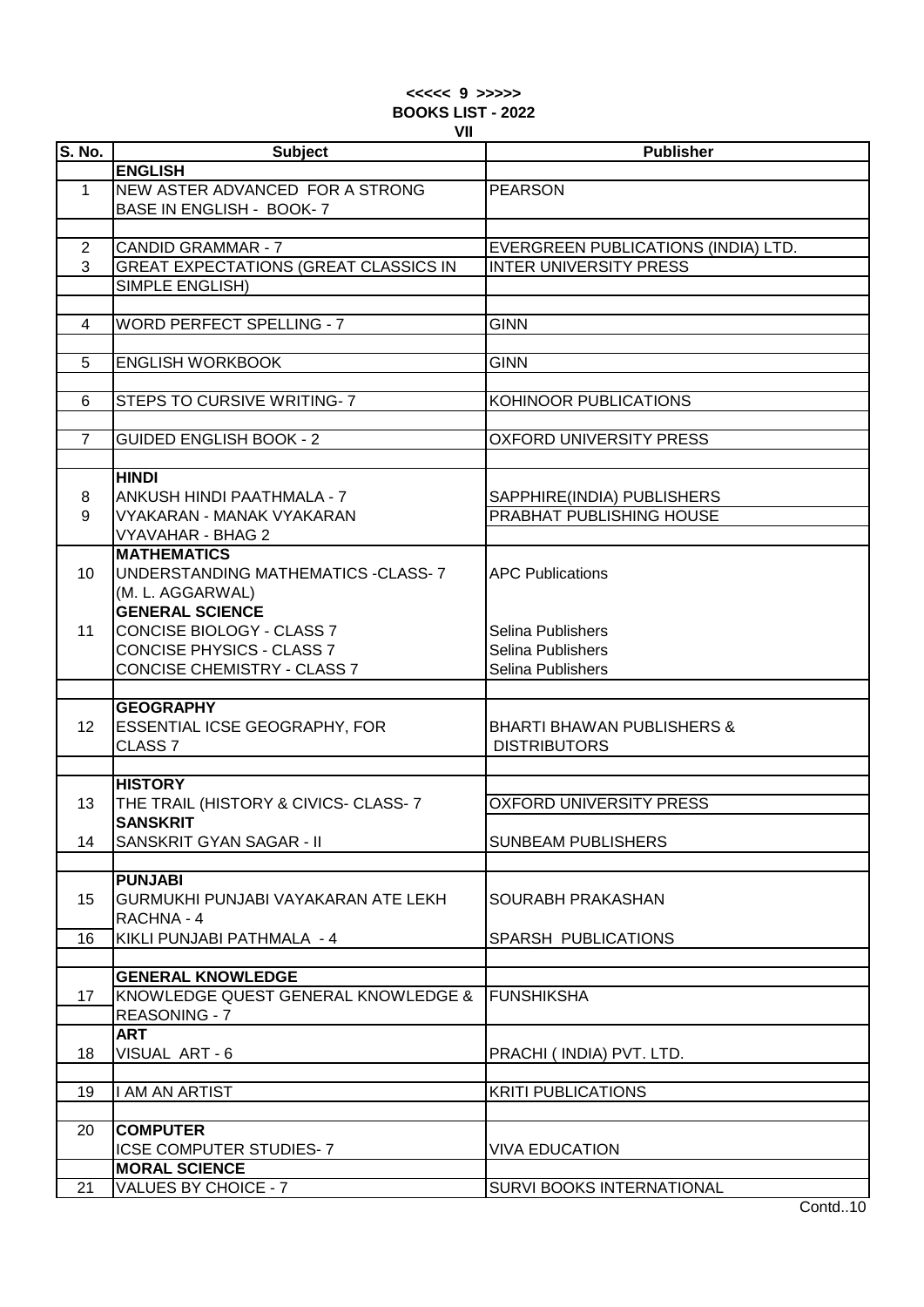## **<<<<< 10 >>>>> BOOKS LIST - 2022 VIII**

| S. No.         | <b>Subject</b>                         | <b>Publisher</b>                 |
|----------------|----------------------------------------|----------------------------------|
|                | <b>ENGLISH</b>                         |                                  |
| $\mathbf{1}$   | NEW ASTER ADVANCED FOR A STRONG        | <b>PEARSON</b>                   |
|                | BASE IN ENGLISH - BOOK-8               |                                  |
|                |                                        |                                  |
| 2              | <b>WORD PERFECT SPELLING - BK 8</b>    | GINN OF PEARSON EDUCATION        |
|                |                                        |                                  |
|                |                                        |                                  |
| 3              | <b>ENGLISH WORKBOOK</b>                | <b>GINN OF PEARSON EDUCATION</b> |
|                |                                        |                                  |
| 4              | GUIDED ENGLISH FOR INDIA, BK 3         | OXFORD                           |
|                |                                        |                                  |
| 5              | SIXTEEN TALES FROM SHAKESPEARE         | THE STUDENT 'S STORE             |
|                | BY CHARLES AND MARY LAMB               |                                  |
|                |                                        |                                  |
| 6              | ANYTIME CANDID ENGLISH GRAMMAR AND     | EVERGREEN- MRS. ANITA ANATHOON   |
|                | <b>COMPOSITION -8</b>                  |                                  |
| $\overline{7}$ | <b>STEPS TO CURSIVE WRITING -8</b>     | KOHINOOR PUBLICATIONS            |
|                |                                        |                                  |
|                | <b>HINDI</b>                           |                                  |
| 8              | ANKUSH HINDI PAATHMALA - 8             | SAPPHIRE (INDIA) PUBLISHERS      |
|                |                                        |                                  |
| 9              | VYAKARAN - PRADEEPIKA                  | INTER UNIVERSITY PRESS (P) LTD.  |
|                |                                        |                                  |
|                | <b>SANSKRIT</b>                        |                                  |
| 10             | SANSKRIT GYAN SAGAR - III              | <b>SUNBEAM PUBLISHERS</b>        |
|                |                                        |                                  |
|                | <b>PUNJABI</b>                         |                                  |
| 11             | GURMUKHI PUNJABI VAYAKARAN ATE LEKH    | SOURABH PRAKASHAN                |
|                | RACHNA-5                               |                                  |
|                |                                        |                                  |
| 12             | KIKLI PUNJABI PATHMALA - 5             | SPARSH PUBLICATIONS              |
|                |                                        |                                  |
|                | <b>MATHEMATICS</b>                     |                                  |
| 13             | UNDERSTANDING MATHEMATICS -CLASS- 8    | <b>APC PUBLICATIONS</b>          |
|                | (M. L. AGGARWAL)                       |                                  |
|                |                                        |                                  |
|                | <b>GENERAL SCIENCE</b>                 |                                  |
| 14             | <b>CONCISE CHEMISTRY - CLASS 8</b>     | <b>SELINA PUBLISHERS</b>         |
| 15             | <b>CONCISE BIOLOGY - CLASS 8</b>       | <b>SELINA PUBLISHERS</b>         |
| 16             | <b>CONCISE PHYSICS - CLASS 8</b>       | <b>SELINA PUBLISHERS</b>         |
|                |                                        |                                  |
|                | <b>GEOGRAPHY</b>                       |                                  |
| 17             | <b>ESSENTIAL ICSE GEOGRAPHY, FOR</b>   | BHARATI BHAWAN                   |
|                | CLASS <sub>8</sub>                     |                                  |
|                |                                        |                                  |
|                | <b>HISTORY</b>                         |                                  |
| 18             | THE TRAIL (HISTORY & CIVICS- CLASS- 8  | OXFORD UNIVERSITY PRESS          |
|                | JAYANTI SENGUPTA (REVISED OLD EDITION) |                                  |
|                |                                        |                                  |
|                | <b>COMPUTER</b>                        |                                  |
| 19             | ICSE COMPUTER STUDIES-8                | <b>VIVA EDUCATION</b>            |
|                |                                        |                                  |
|                | <b>GENERAL KNOWLEDGE</b>               |                                  |
| 20             | KNOWLEDGE QUEST GENERAL KNOWLEDGE &    | <b>FUNSHIKSHA</b>                |
|                | <b>REASONING - 8</b>                   |                                  |
|                |                                        |                                  |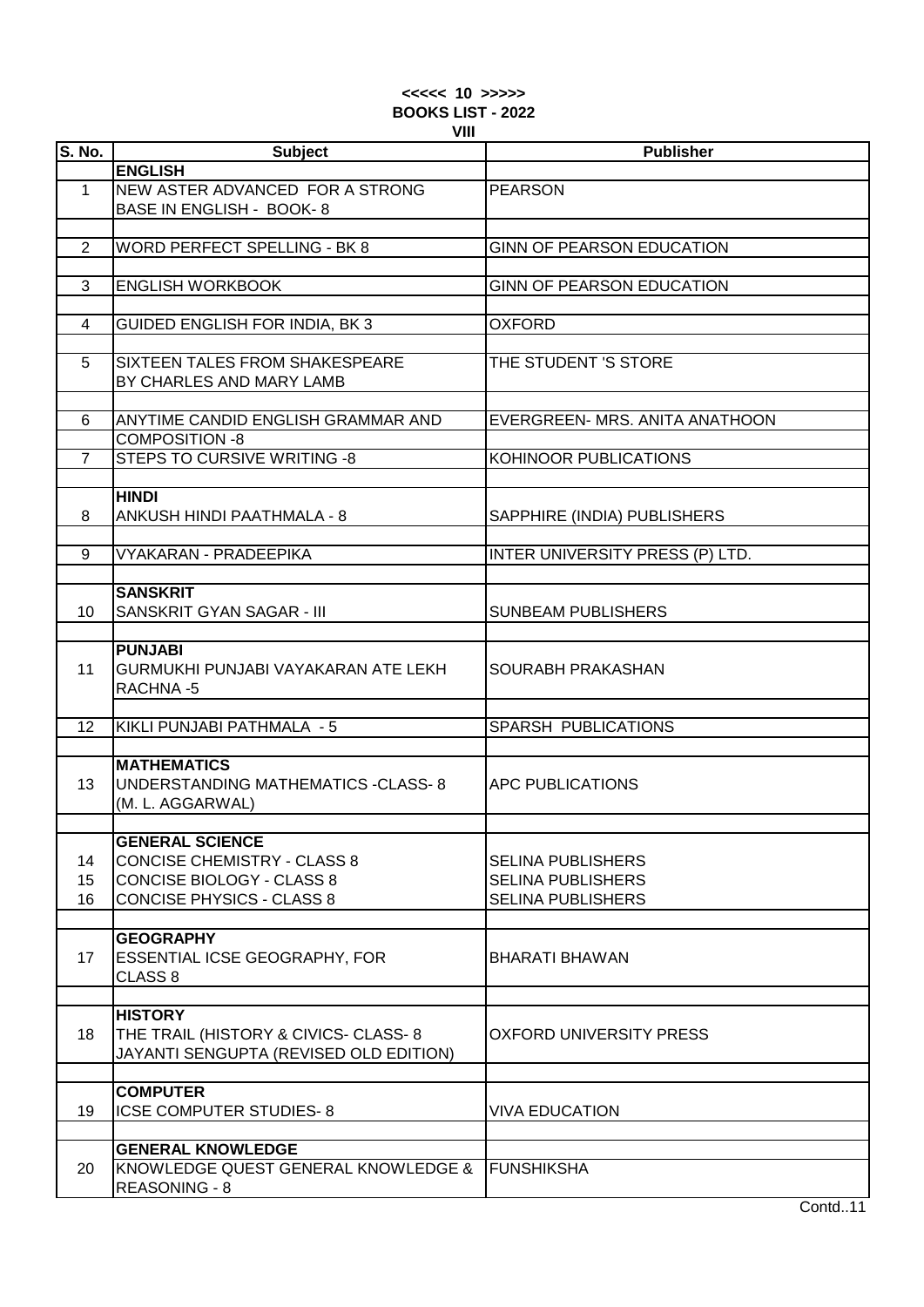# **<<<<< 11 >>>>> BOOKS LIST - 2022 VIII**

| <b>v</b>      |                      |                                   |
|---------------|----------------------|-----------------------------------|
| <b>S. No.</b> | <b>Subject</b>       | <b>Publisher</b>                  |
|               | <b>ART</b>           |                                   |
| 21            | VISUAL ART-6         | PRACHI ( INDIA) PVT. LTD.         |
|               |                      |                                   |
| 22            | I AM AN ARTIST       | KRITI PUBLICATIONS                |
|               | <b>MORAL SCIENCE</b> |                                   |
| 23            | VALUES BY CHOICE - 8 | <b>SURVI BOOKS INTERNATIONALS</b> |

Contd..12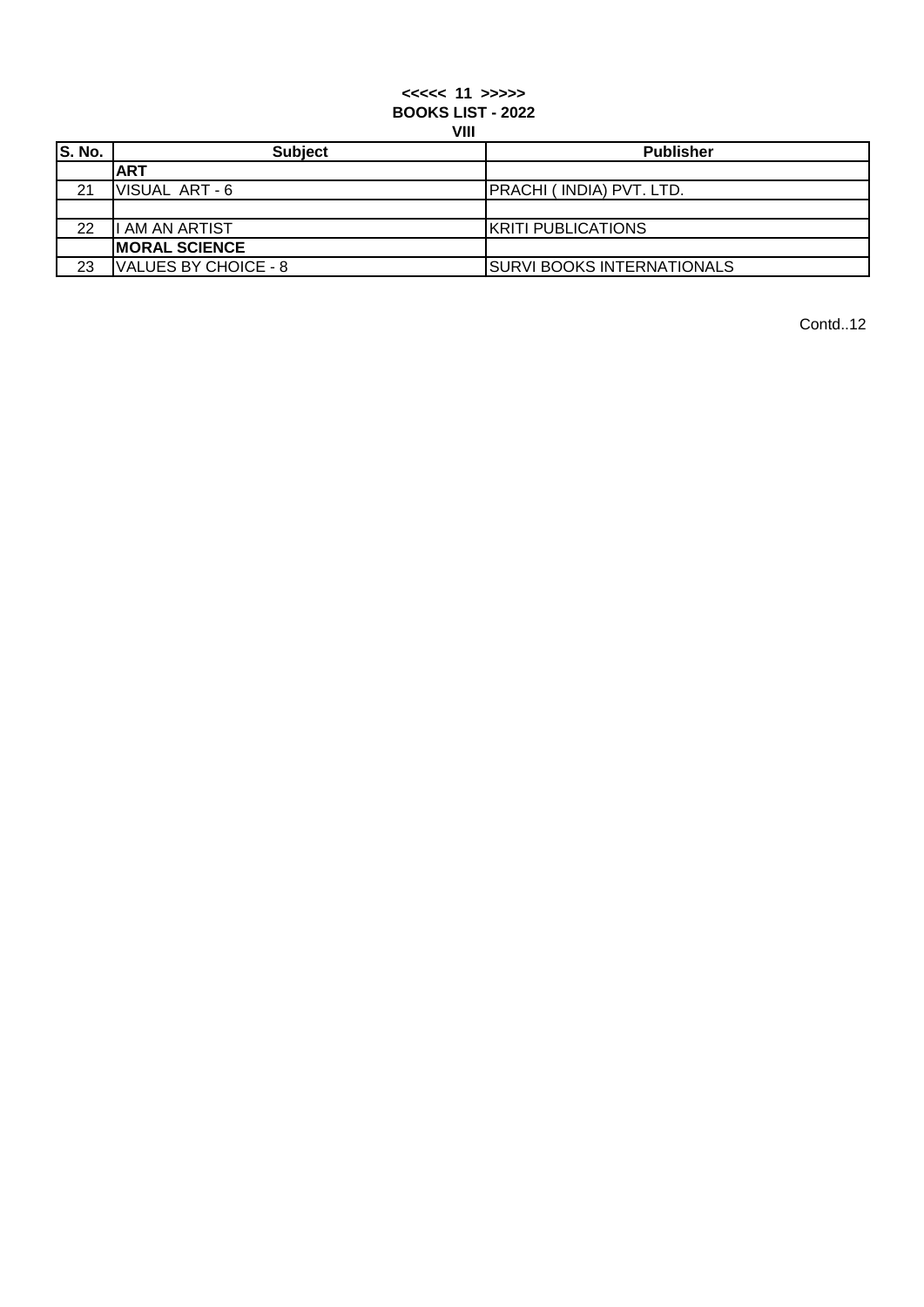| $<<<<$ 12 >>>>>          |    |  |
|--------------------------|----|--|
| <b>BOOKS LIST - 2022</b> |    |  |
|                          | IX |  |

| <b>S. No.</b> | <b>Subject</b>                      | <b>Publisher</b>                           |
|---------------|-------------------------------------|--------------------------------------------|
|               |                                     |                                            |
|               | <b>ENGLISH</b>                      |                                            |
| $\mathbf{1}$  | ICSE TREASURE TROVE (A COLLECTION   | EVERGREEN PUBLICATIONS (INDIA) LTD.        |
|               | OF ICSE POEM & SHORT STORIES)       |                                            |
|               |                                     |                                            |
|               | <b>WORKBOOK ON TREASURE TROVE</b>   | <b>IUP SARBONI GHOSH</b>                   |
| 2             |                                     |                                            |
|               | <b>VOLUME - I POEMS</b>             |                                            |
|               |                                     |                                            |
| 3             | <b>WORKBOOK ON TREASURE TROVE</b>   | <b>IUP SARBONI GHOSH</b>                   |
|               | <b>VOLUME - II SHORT STORIES</b>    |                                            |
|               |                                     |                                            |
|               |                                     |                                            |
| 4             | OXFORD SCHOOL SHAKESPEARE - THE     | <b>OXFORD UNIVERSITY PRESS</b>             |
|               | MERCHANT OF VENICE (ROMA GILL)      |                                            |
|               |                                     |                                            |
| 5             | <b>WILLIAM SHAPESPEARE'S - THE</b>  | INTER UNIVERSITY PRESS (P) LTD.            |
|               | MERCHANT OF VENICE (ANNOTATED       |                                            |
|               |                                     |                                            |
|               | TEXT WITH W.B.)                     |                                            |
|               |                                     |                                            |
| 6             | ART OF EFFECTIVE ENGLISH WRITING    | BLACKIE ELT BOOKS (AN IMPRINT OF S.CHAND)  |
|               | WITH AURAL AND ORAL SKILL           |                                            |
|               |                                     |                                            |
| $\mathbf{7}$  | <b>ICSE ENGLISH LANGUAGE - A</b>    | INTER UNIVERSITY PRESS (P) LTD.            |
|               |                                     |                                            |
|               | <b>COMPREHENSIVE COURSE WITH</b>    |                                            |
|               | <b>MODEL TEST PAPERS</b>            |                                            |
|               |                                     |                                            |
| 8             | <b>NEW GUIDED ENGLISH FOR INDIA</b> | <b>OXFORD UNIVERSITY PRESS</b>             |
|               | (2nd EDITION) BOOK 4                |                                            |
|               |                                     |                                            |
|               | <b>HINDI</b>                        |                                            |
|               |                                     |                                            |
| 9             |                                     |                                            |
|               |                                     |                                            |
|               |                                     |                                            |
| 10            | SAHITYA SAGAR ABHYAS PUSTIKA        | <b>EVERGREEN</b>                           |
|               | <b>SAHIT</b>                        |                                            |
|               |                                     |                                            |
|               |                                     |                                            |
| 11            | <b>SARAS VYAKARAN</b>               | <b>EVERGREEN</b>                           |
|               |                                     |                                            |
|               | <b>PUNJABI</b>                      |                                            |
| 12            | KAV KATHA SAMVEDNA - STORIES        | <b>ICSE EVERGREEN SERIES</b>               |
|               | <b>AND POEMS</b>                    |                                            |
|               |                                     |                                            |
| 13            | MANCH MEHAK ONE ACT PLAYS           | <b>ICSE EVERGREEN SERIES</b>               |
|               |                                     |                                            |
|               |                                     |                                            |
| 14            | KAV KATHA SAMVEDNA, MANCH           | ICSE EVERGREEN SERIES (DR. RAJINDER SINGH) |
|               | <b>MEHAK ABHYAS PUSTAK</b>          |                                            |
|               |                                     |                                            |
| 15            | PUNJABI VYAKARAN ATE RACHNAWALI     | HARVINDER DHILLON (VED PRAKASH & SONS)     |
|               |                                     |                                            |
|               |                                     |                                            |
|               | <b>MATHEMATICS</b>                  |                                            |
| 16            | UNDERSTANDING MATHEMATICS -CLASS- 9 | <b>APC PUBLICATIONS</b>                    |
|               | (M. L. AGGARWAL)                    |                                            |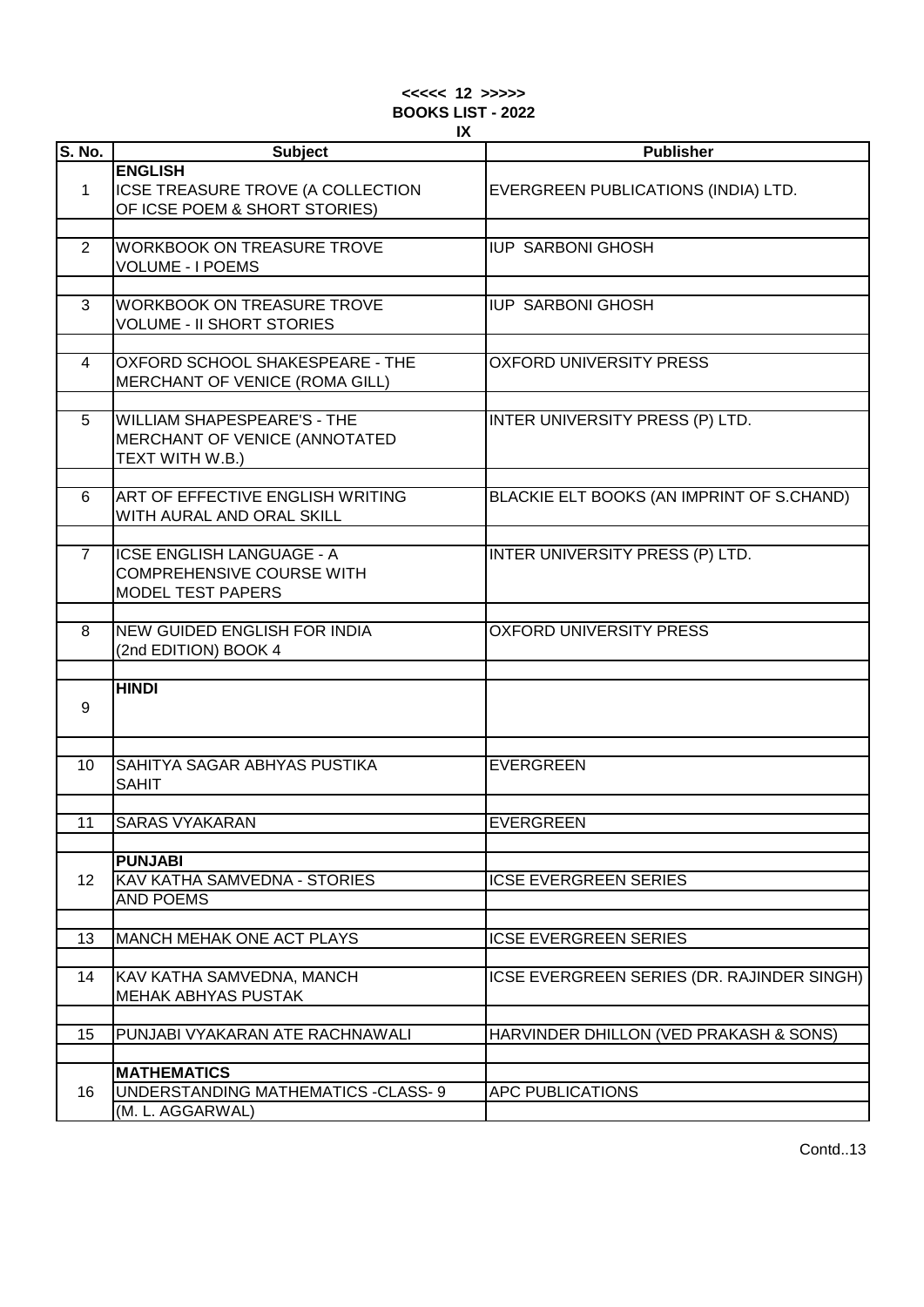## **<<<<< 13 >>>>> BOOKS LIST - 2022 IX**

| $\overline{\mathsf{S}}$ . No. | <b>Subject</b>                             | <b>Publisher</b>                        |
|-------------------------------|--------------------------------------------|-----------------------------------------|
|                               | <b>SCIENCE</b>                             |                                         |
| 17                            | CONCISE PHYSICS/CHEMISTRY/BIOLOGY          | <b>SELINA PUBLISHERS</b>                |
|                               |                                            |                                         |
|                               | <b>HISTORY</b>                             |                                         |
| 18                            | <b>TOTAL HISTORY &amp; CIVICS</b>          | <b>MORNING STAR PUBLICATIONS</b>        |
|                               |                                            |                                         |
|                               | <b>GEOGRAPHY</b>                           |                                         |
| 19                            | A TEXTBOOK OF ICSE GEOGRAPHY - IX          | VEENA BHARGAVA, GOYAL BROTHERS PRAKASHA |
|                               | <b>VEENA BHARGAVA</b>                      |                                         |
|                               |                                            |                                         |
|                               | PHYSICAL EDUCATION                         |                                         |
| 20                            | PHYSICAL EDUCATION                         | EVERGREEN SANJAY KUNDRA                 |
|                               | PRACTICAL NOTEBOOK                         | <b>EVERGREEN</b>                        |
|                               |                                            |                                         |
|                               | <b>COMPUTER APPLICATIONS</b>               |                                         |
| 21                            | UNDERSTANDING ICSE COMPUTER                | ARYA PUBLISHERS CO.                     |
|                               | <b>APPLICATIONS -IX</b>                    |                                         |
|                               |                                            |                                         |
|                               | <b>ECONOMICS APPLICATIONS</b>              |                                         |
| 22                            | <b>ICSE ECONOMIC Applications BOOK - 1</b> | <b>GOYAL BROTHERS PRAKASHAN</b>         |

Contd..14..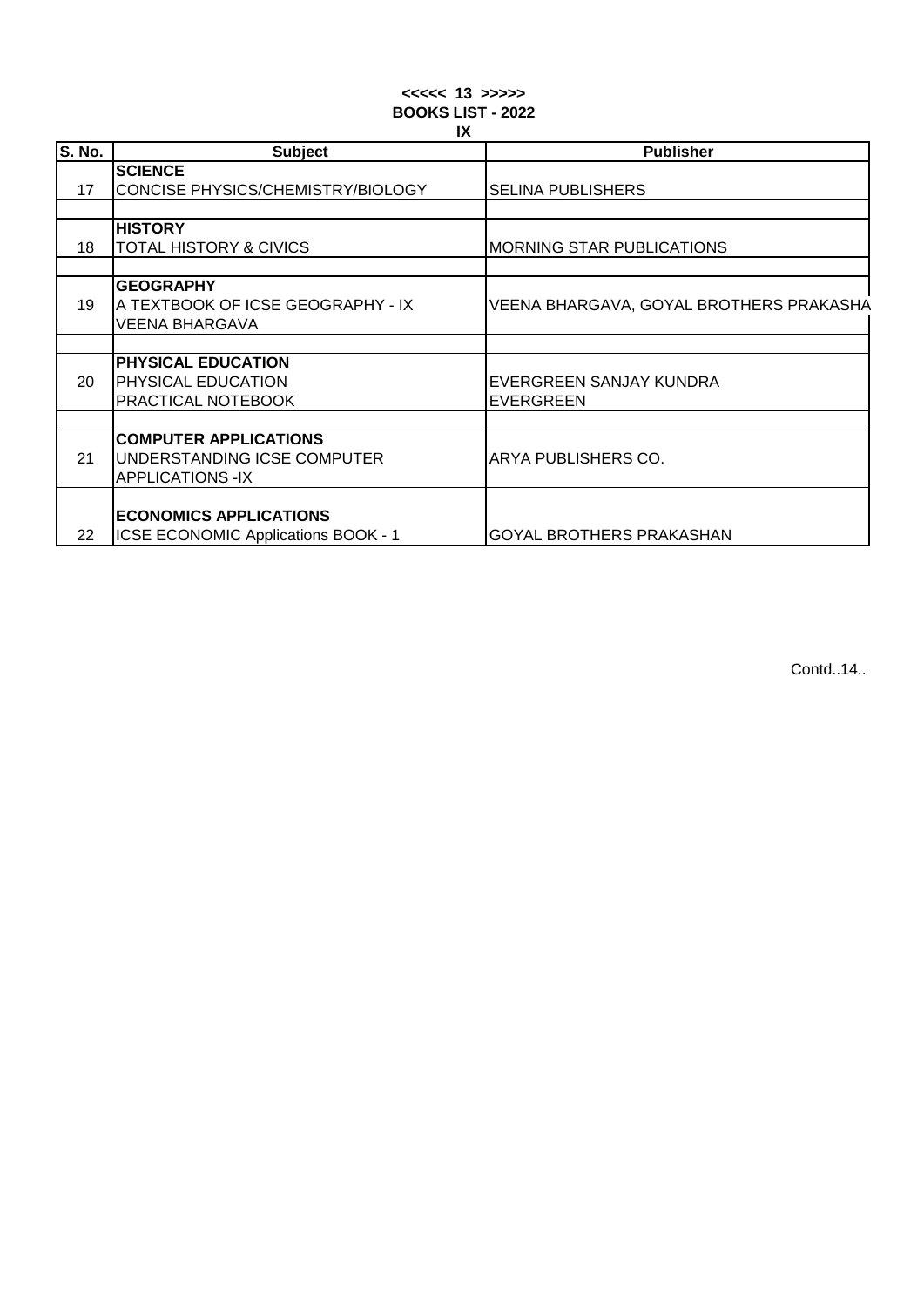#### **<<<<< 14 >>>>> BOOKS LIST - 2022 X**

|                 | X.                                                                                               |                                                                |
|-----------------|--------------------------------------------------------------------------------------------------|----------------------------------------------------------------|
| <b>S. No.</b>   | <b>Subject</b>                                                                                   | <b>Publisher</b>                                               |
| $\mathbf{1}$    | <b>ENGLISH</b><br>ICSE TREASURE TROVE (A COLLECTION<br>OF ICSE POEMS & SHORT STORIES)            | EVERGREEN PUBLICATIONS (INDIA) LTD.                            |
| 2               | <b>WORKBOOK ON TREASURE TROVE</b><br><b>VOLUME - I POEMS</b>                                     | <b>IUP SARBONI GHOSH</b>                                       |
|                 |                                                                                                  |                                                                |
| 3               | <b>WORKBOOK ON TREASURE TROVE</b><br><b>VOLUME - II SHORT STORIES</b>                            | <b>IUP SARBONI GHOSH</b>                                       |
| 4               | OXFORD SCHOOL SHAKESPEARE - THE<br>MERCHANT OF VENICE (ROMA GILL)                                | <b>OXFORD UNIVERSITY PRESS</b>                                 |
| 5               | <b>WILLIAM SHAKESPEARE'S - THE</b><br>MERCHANT OF VENICE (AN AMONATED<br>TEXT WITH WORKBOOK)     | INTER UNIVERSITY PRESS (P) LTD.                                |
| 6               | ART OF EFFECTIVE ENGLISH WRITING<br>WITH AURAL AND ORAL SKILLS (ICSE)                            | BLACKIE ELT BOOKS (AN IMPRINT OF S.CHAND)<br><b>PUBLISHING</b> |
| $\overline{7}$  | <b>ICSE ENGLISH LANGUAGE - A</b><br><b>COMPREHENSIVE COURSE WITH</b><br><b>MODEL TEST PAPERS</b> | INTER UNIVERSITY PRESS (P) LTD.                                |
| 8               | <b>NEW GUIDED ENGLISH FOR INDIA</b><br>(2ND EDITION) BOOK 4                                      | <b>OXFORD UNIVERSITY PRESS</b>                                 |
| 9               | <b>HINDI</b><br><b>SAHITYA SAGAR - SHORT STORIES &amp;</b><br>POEMS BOOK AND WORK BOOK           | EVERGREEN PUBLICATIONS LTD.                                    |
| 10 <sup>°</sup> |                                                                                                  |                                                                |
|                 |                                                                                                  |                                                                |
| 11              | SARAS HINDI VYAKARAN - IX & X                                                                    | <b>EVERGREEN PUBLICATIONS LTD.</b>                             |
| 12              | <b>PUNJABI</b><br>KAV KATHA SAMVEDNA - STORIES AND<br><b>POEMS</b>                               | <b>ICSE EVERGREEN SERIES</b>                                   |
|                 |                                                                                                  |                                                                |
| 13              | MANCH MEHAK - ONE ACT PLAY                                                                       | <b>ICSE EVERGREEN SERIES</b>                                   |
| 14              | KAV KATHA SAMVEDNA, MANCH<br><b>MEHAK ABHYAS PUSTAK</b>                                          | ICSE EVERGREEN SERIES (DR. RAJINDER SINGH)                     |
| 15              | PUNJABI VYAKARAN ATE RACHNAWALI                                                                  | HARVINDER DHILLON (VED PRAKASH & SONS)                         |
|                 |                                                                                                  |                                                                |
| 16              | <b>MATHEMATICS</b><br>UNDERSTANDING MATHEMATICS -CLASS-10<br>(M. L. AGGARWAL)                    | APC PUBLICATIONS                                               |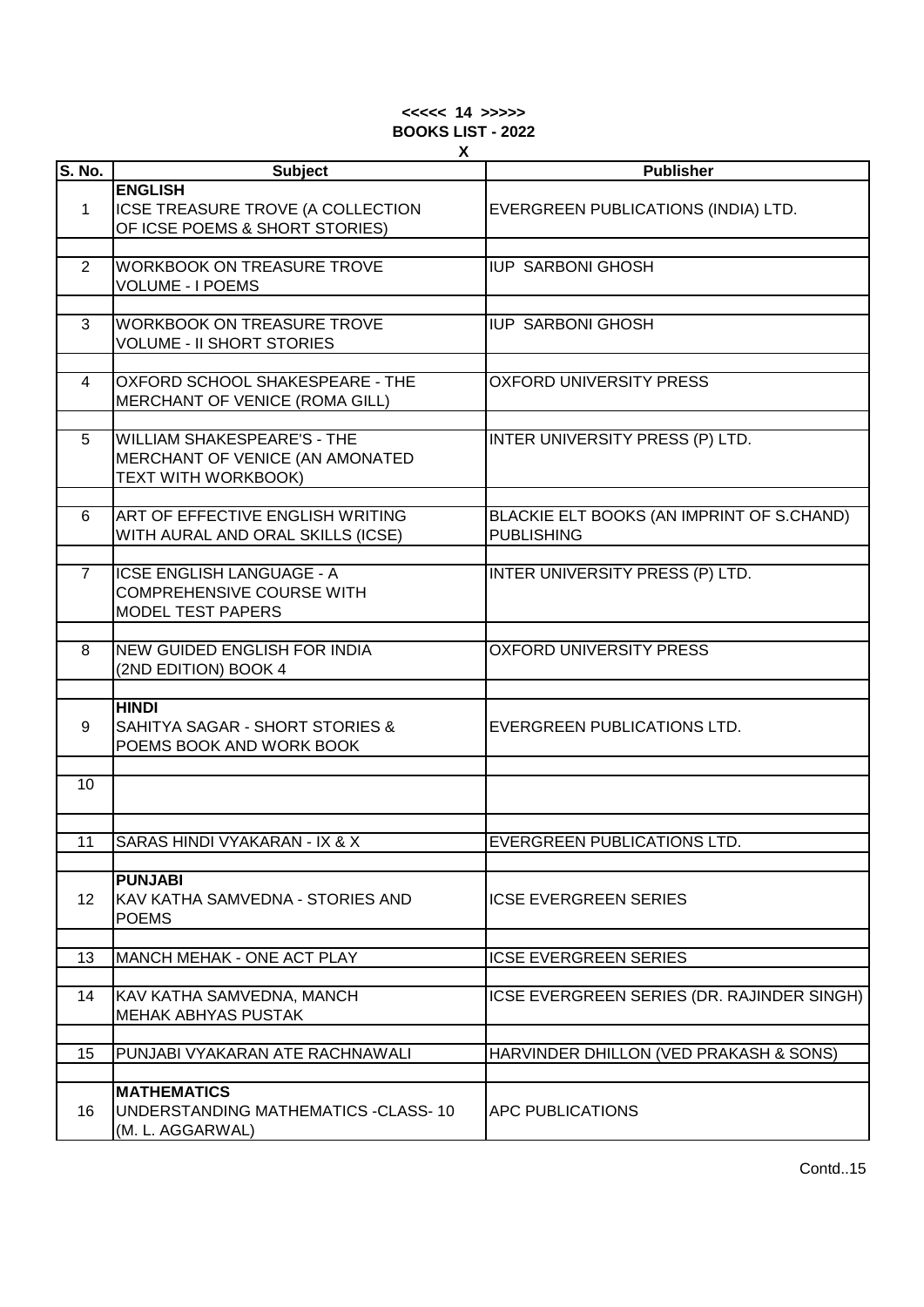### **<<<<< 15 >>>>> BOOKS LIST - 2022 X**

|        | $\lambda$                          |                                  |  |
|--------|------------------------------------|----------------------------------|--|
| S. No. | <b>Subject</b>                     | <b>Publisher</b>                 |  |
|        | <b>SCIENCE</b>                     |                                  |  |
| 17     | CONCISE PHYSICS/CHEMISTRY/BIOLOGY  | <b>SELINA PUBLISHERS</b>         |  |
|        |                                    |                                  |  |
|        | <b>HISTORY</b>                     |                                  |  |
| 18     | TOTAL HISTORY & CIVICS             | <b>MORNING STAR PUBLICATIONS</b> |  |
|        |                                    |                                  |  |
|        | <b>GEOGRAPHY</b>                   |                                  |  |
| 19     | A TEXTBOOK OF ICSE GEOGRAPHY       | <b>GOYAL BROTHERS PRAKASHAN</b>  |  |
|        | PART II FOR CLASS X                |                                  |  |
|        |                                    |                                  |  |
| 20     | ANALYSIS AND INTERPRETATION OF     | <b>ORIENT BLACKSWAN</b>          |  |
|        | TOPOGRAPHICAL MAPS                 |                                  |  |
|        |                                    |                                  |  |
|        | PHYSICAL EDUCATION                 |                                  |  |
| 21     | PHYSICAL EDUCATION - X             | EVERGREEN (SANJAY KUNDRA)        |  |
|        | PRACTICAL NOTE BOOK                | <b>EVERGREEN</b>                 |  |
|        |                                    |                                  |  |
|        | <b>COMPUTER APPLICATIONS</b>       |                                  |  |
| 22     | UNDERSTANDING ICSE COMPUTER        | ARYA PUBLISHERS CO.              |  |
|        | <b>APPLICATIONS - X</b>            |                                  |  |
|        | <b>ECONOMIC APPLICATIONS</b>       |                                  |  |
| 23     | ICSE ECONOMIC APPLICATIONS BOOK-II | <b>GOYAL BROTHERS PRAKASHAN</b>  |  |

Contd..16..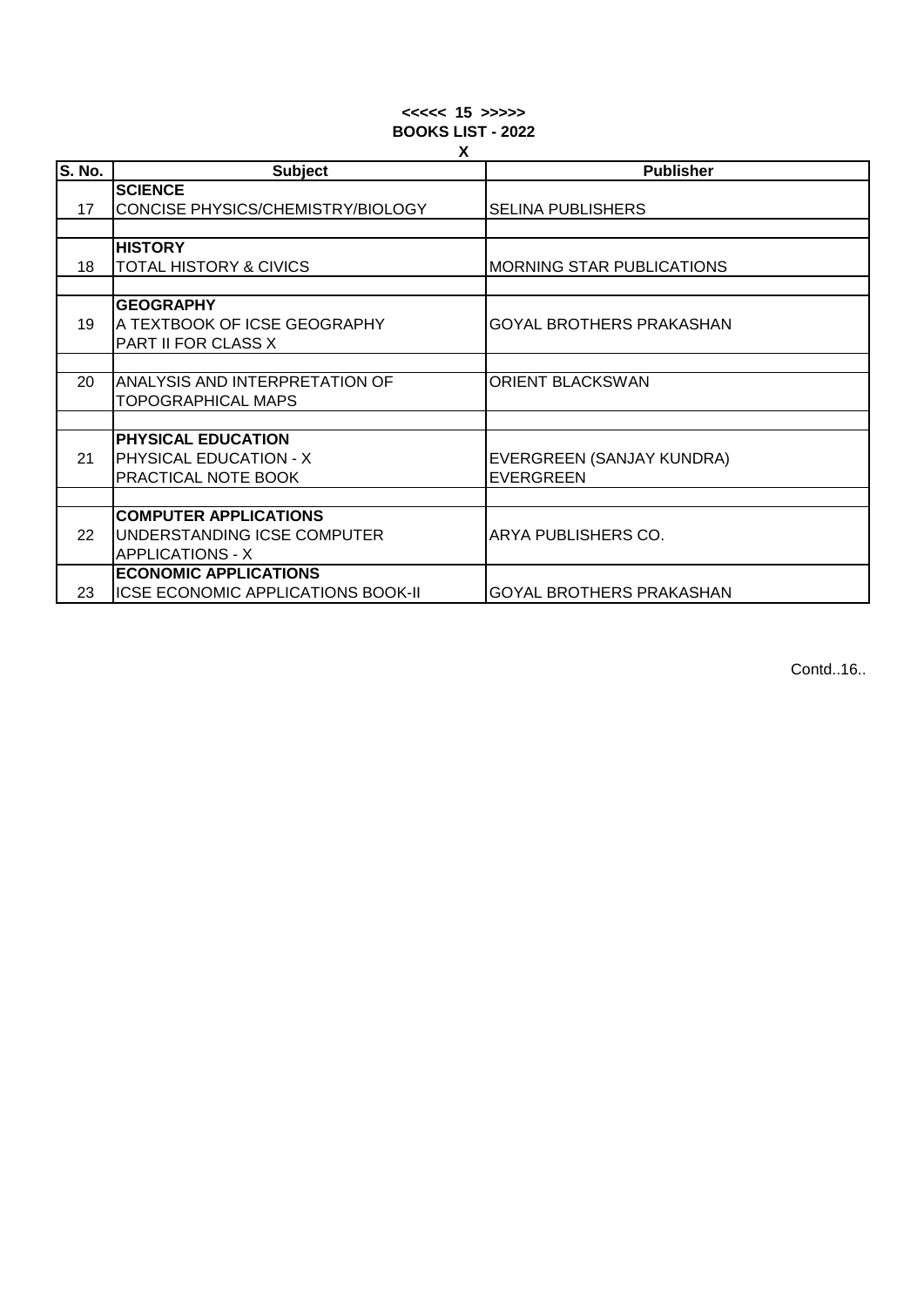| $<<<<$ 16 >>>>> |     |                          |
|-----------------|-----|--------------------------|
|                 |     | <b>BOOKS LIST - 2022</b> |
|                 | XII |                          |

| <b>S. No.</b>  | <b>Subject</b>                            | <b>Publisher</b>                           |
|----------------|-------------------------------------------|--------------------------------------------|
|                | <b>PHYSICS</b>                            |                                            |
| 1              | <b>ISC PHYSICS VOL - II</b>               | <b>NAGEEN PRAKASHAN</b>                    |
|                |                                           |                                            |
|                | <b>CHEMISTRY</b>                          |                                            |
|                |                                           |                                            |
| $\overline{2}$ | <b>ISC CHEMISTRY VOL - II</b>             | KALYANI PUBLISHERS.                        |
| 3              | <b>ISC PRACTICAL CHEMISTRY VOI. - II</b>  | KALYANI PUBLISHERS                         |
|                |                                           |                                            |
|                | <b>BIOLOGY</b>                            |                                            |
| 4              | <b>ISC BIOLOGY CLASS XII BY TRIPATHI</b>  | <b>BALAJEE PUBLICATION</b>                 |
| 5              | <b>ISC PRACTICAL BIOLOGY VOI. - II</b>    | <b>BALAJEE PUBLICATION</b>                 |
|                |                                           |                                            |
|                | <b>ACCOUNTS</b>                           |                                            |
| 6              | NEW ISC ACCOUNTAANCY VOI.-I &II           | AVICHAL PUBLISHING COMPANY                 |
|                |                                           |                                            |
|                |                                           |                                            |
|                | <b>COMMERCE</b>                           |                                            |
| $\overline{7}$ | <b>ESSENTIAL OF COMMERCE- XII</b>         | S.CHAND                                    |
|                |                                           |                                            |
|                | <b>ECONOMICS</b>                          |                                            |
| 8              | <b>ISC ECONOMICS CLASS XII</b>            | FRANK BROS. & Co.                          |
|                |                                           |                                            |
|                | <b>POLITICAL SCIENCE</b>                  |                                            |
| 9              | ISC POLITICAL SCIENCE FOR CLASS XII       | K K. GHAI - KALYANI PUBLISHERS             |
|                |                                           |                                            |
|                | <b>SOCIOLOGY</b>                          |                                            |
| 10             | <b>ISC SOCIOLOGY</b>                      | <b>KALYANI PUBLISHERS</b>                  |
|                |                                           |                                            |
|                | <b>PSYCHOLOGY</b>                         |                                            |
| 11             | <b>INTRODUCTION TO PSYCHOLOGY</b>         | M.C. GROW HILL EDUCATION (INDIA) PVT. LTD. |
|                |                                           |                                            |
|                |                                           |                                            |
|                | <b>ISC PSYCHOLOGY</b>                     | CHHAYA PRAKASHNI PVT.LTD.                  |
|                | <b>MATHEMATICS</b>                        |                                            |
| 12             | ISC MATHEMATICS - O. P. MALHOTRA,         | S.CHAND                                    |
|                | S. K. GUPTA, ANUBHUTI GANGAL              |                                            |
|                |                                           |                                            |
|                | <b>HISTORY</b>                            |                                            |
| 13             | MODERN WORLD HISTORY                      | <b>MCMILLAN PUBLISHERS</b>                 |
|                | BY NORMAN LOWE                            |                                            |
| 14             | INDIAN HISTORY - INDIA SINCE INDEPENDENCE | <b>PENGUIN BOOKS</b>                       |
|                |                                           |                                            |
|                |                                           |                                            |
|                | <b>COMPUTER SCIENCE</b>                   |                                            |
| 15             | UNDERSTANDING ISC COMPUTERS               | DILIP KUMAR DEY - ARYA PUBLISHING          |
|                |                                           |                                            |
|                | <b>ENGLISH</b>                            |                                            |
|                |                                           |                                            |
| 16             | ISC ECHOES (A COLLECTION OF ISC           | EVERGREEN PUBLICATIONS LTD.                |
|                | SHORT STORIES) & WORKBOOK                 |                                            |
|                |                                           |                                            |
| 17             | ISC REVERIE (ISC COLLECTION OF            | EVERGREEN PUBLICATIONS LTD.                |
|                | POEMS) & WORKBOOK                         |                                            |
|                |                                           |                                            |
| 18             | THE TEMPEST                               | <b>OXFORD UNIVERSITY PRESS</b>             |
|                | THE TEMPEST WORKBOOK CUM NOTES            | <b>IUP SARABONI GHOSH</b>                  |
|                | ISC ART OF EFFECTIVE ENGLISH WRITING      | BLACKIE ELT BOOKA MEENA SINGH              |
|                |                                           | $C_{\text{and}}$ $47$                      |

Contd..17.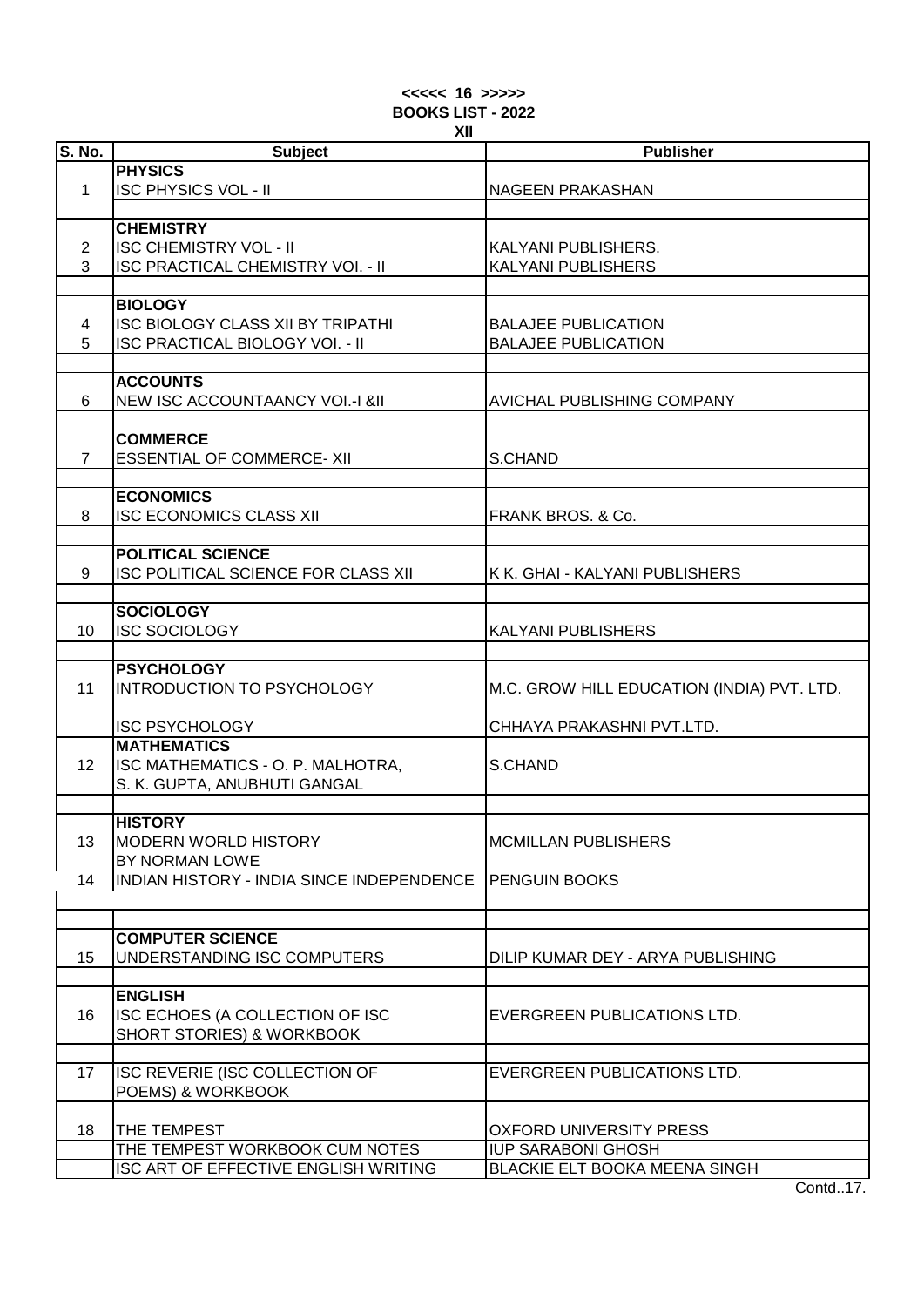# **XII <<<<< 17 >>>>> BOOKS LIST - 2022**

| S. No. | <b>Subject</b>                                          | <b>Publisher</b>                        |
|--------|---------------------------------------------------------|-----------------------------------------|
| 19     | <b>ITHE TEMPEST WORKBOOK CUM</b><br><b>INOTES - ISC</b> | <b>INTER UNIVERSITY PRESS</b>           |
|        |                                                         |                                         |
| 20     | <b>ISC ART OF EFFECTIVE ENGLISH</b><br>IWRITING         | BLACKIE ELT BOOKS (S. CHAND PUBLISHING) |